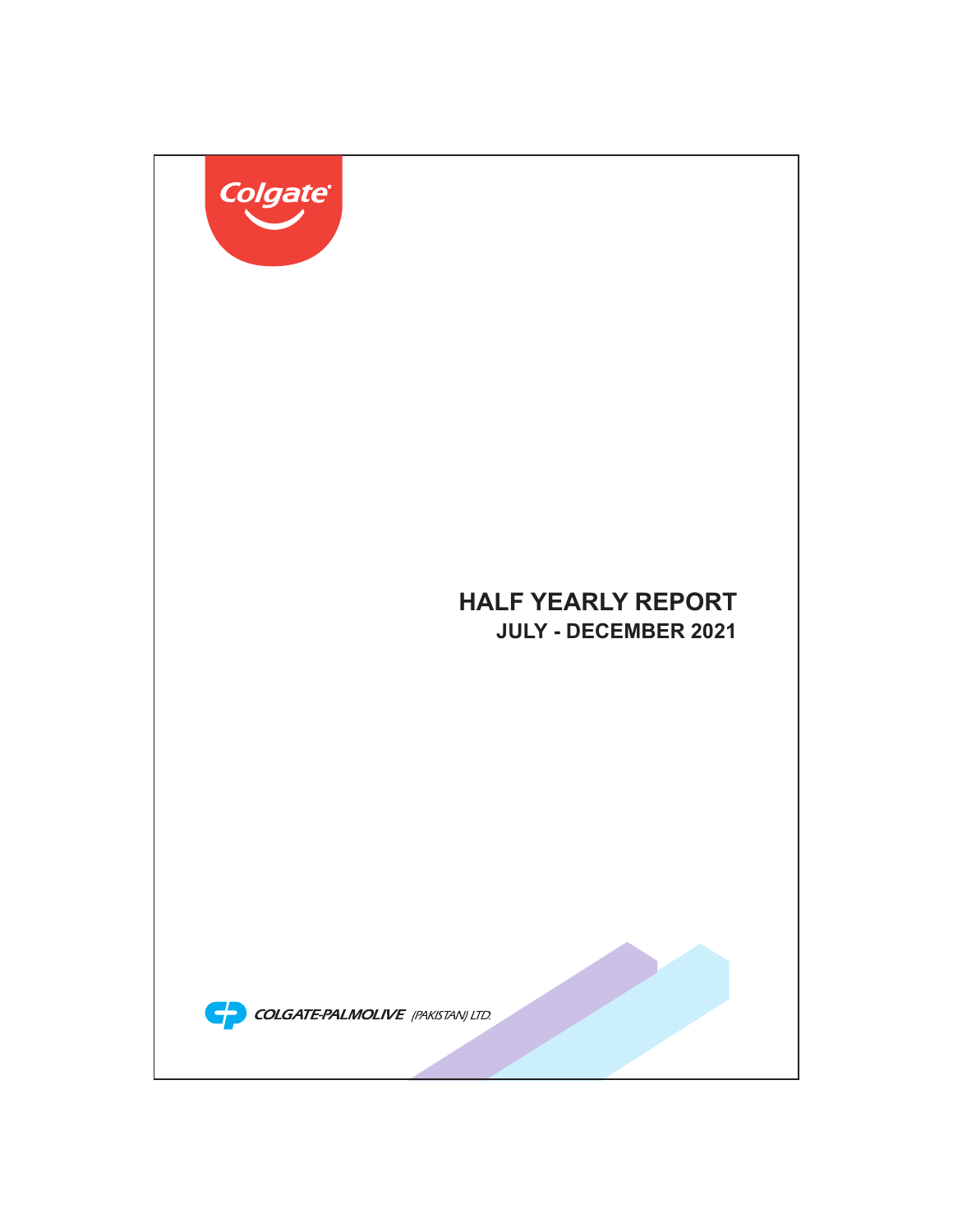| Half Yearly Report 2021-22                                                        |                |
|-----------------------------------------------------------------------------------|----------------|
| <b>CONTENTS</b>                                                                   | Page           |
| <b>COMPANY INFORMATION</b>                                                        | $\overline{2}$ |
| <b>DIRECTORS' REVIEW</b>                                                          | $3 - 4$        |
| AUDITORS' REPORT TO THE MEMBERS ON REVIEW OF<br>INTERIM FINANCIAL STATEMENTS      | 5              |
| CONDENSED INTERIM STATEMENT OF FINANCIAL POSITION                                 | 6              |
| CONDENSED INTERIM STATEMENT OF PROFIT OR LOSS AND<br>OTHER COMPREHENSIVE INCOME   | 7              |
| CONDENSED INTERIM STATEMENT OF CHANGES IN EQUITY                                  | 8              |
| CONDENSED INTERIM STATEMENT OF CASH FLOWS                                         | 9              |
| NOTES TO AND FORMING PART OF THE CONDENSED<br><b>INTERIM FINANCIAL STATEMENTS</b> | $10 - 20$      |
| DIRECTORS' REVIEW - IN URDU                                                       | 22             |
|                                                                                   |                |
|                                                                                   |                |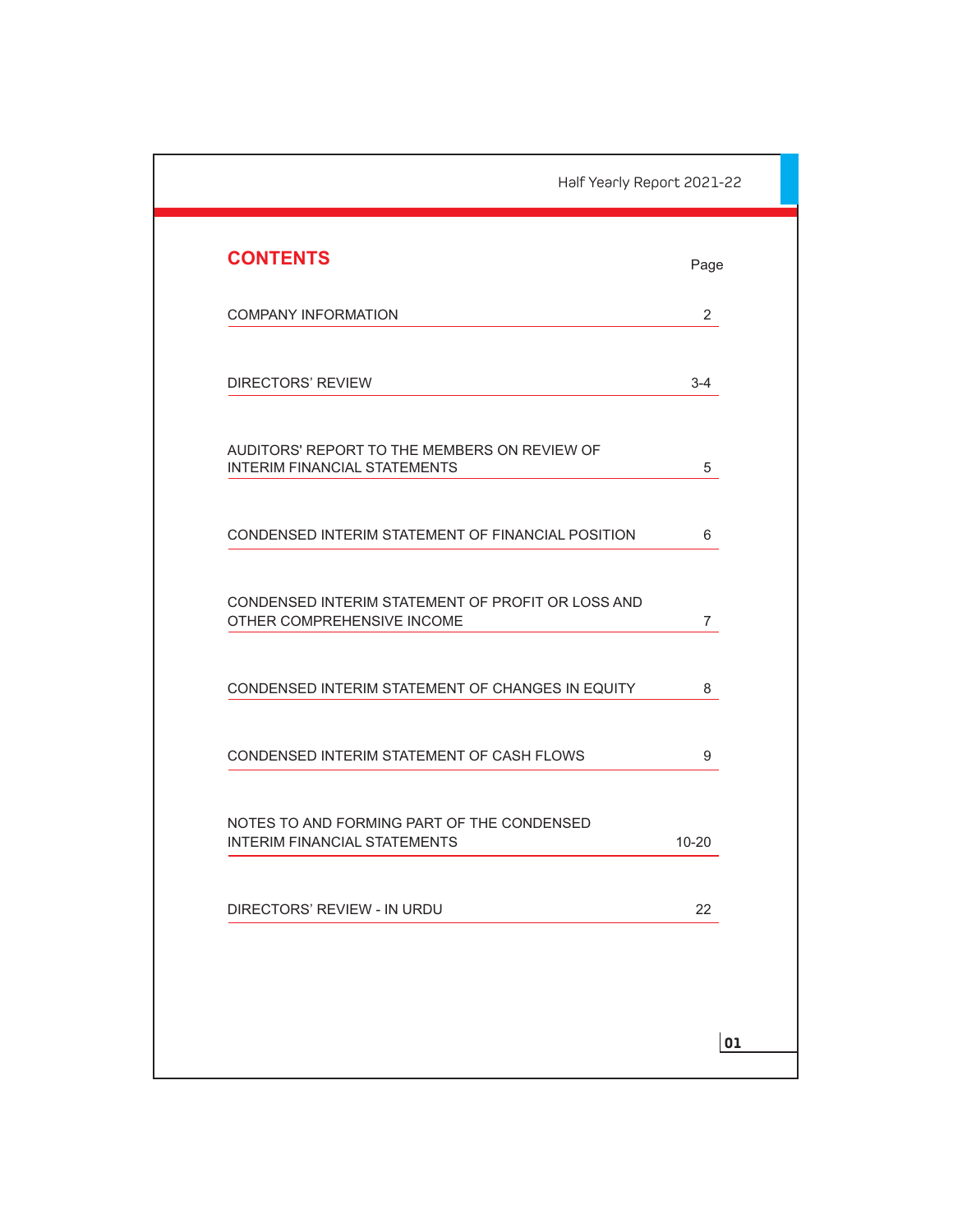## **COMPANY INFORMATION**

## **BOARD OF DIRECTORS**

Iqbal Ali Lakhani - Chairman Amin Mohammed Lakhani Aliya Saeeda Khan Kamran Yousuf Mirza Syed Shahid Ali Bukhari Peter John Graylin Xuan Dai Zulfiqar Ali Lakhani - Chief Executive

**ADVISOR** Sultan Ali Lakhani

#### **AUDIT COMMITTEE**

Aliya Saeeda Khan - Chairperson Iqbal Ali Lakhani Amin Mohammed Lakhani Kamran Yousuf Mirza

## **HUMAN RESOURCE & REMUNERATION COMMITTEE**

Kamran Yousuf Mirza - Chairman Iqbal Ali Lakhani Zulfiqar Ali Lakhani Aliya Saeeda Khan

**COMPANY SECRETARY** Mansoor Ahmed

**CHIEF FINANCIAL OFFICER** Mudassir Iqbal

## **EXTERNAL AUDITORS**

A. F. Ferguson & Co. Chartered Accountants

## **INTERNAL AUDITORS**

BDO Ebrahim & Co. Chartered Accountants

#### **SHARES REGISTRAR**

FAMCO Associates (Private) Limited 8-F, Near Hotel Faran, Nursery, Block-6, P.E.C.H.S., Shahra-e-Faisal, Karachi.

#### **REGISTERED OFFICE**

Lakson Square, Building No. 2, Sarwar Shaheed Road, Karachi-74200 Pakistan

## **FACTORIES**

G-6, S.I.T.E., Kotri District Jamshoro (Sindh)

H-36 (B), S.I.T.E., Kotri District Jamshoro (Sindh)

217, Sundar Industrial Estate, Raiwind Road, Lahore

**WEBSITE** www.colgate.com.pk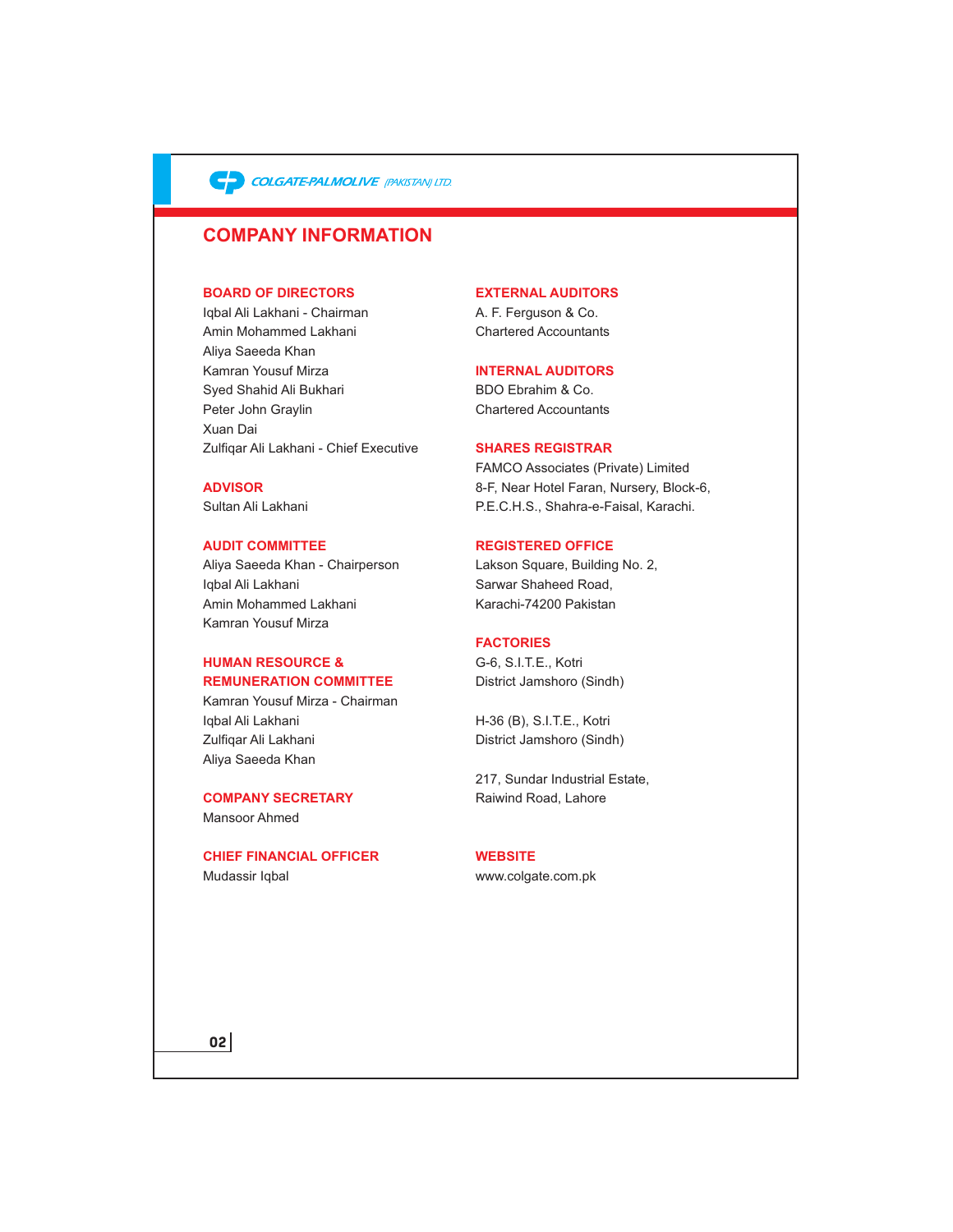Half Yearly Report 2021-22

# **DIRECTORS' REVIEW**

The directors of your Company are pleased to present the un-audited condensed financial statements of the Company for the six month period ended December 31, 2021.

#### **Financial Performance at a Glance**

A brief financial analysis of the Company's performance is summarized below:

| <b>Operating Results</b>       | <b>July-December</b><br>2021 | July-December<br>2020 | Increase /<br>(Decrease) |
|--------------------------------|------------------------------|-----------------------|--------------------------|
|                                | Amount in PKR million        |                       |                          |
| Turnover                       | 38,180                       | 32,791                | 16.43%                   |
| Net Turnover                   | 28,758                       | 24,565                | 17.07%                   |
| <b>Gross Profit</b>            | 7,789                        | 7,392                 | 5.37%                    |
| Gross Profit %                 | 27.08%                       | 30.09%                | (301 bps)                |
| Selling & Distribution Cost    | 3,288                        | 3,138                 | 4.78%                    |
| <b>Administrative Expenses</b> | 333                          | 294                   | 13.27%                   |
| <b>Profit from Operations</b>  | 4,278                        | 4,044                 | 5.79%                    |
| Profit after Tax               | 2,936                        | 2,774                 | 5.84%                    |
| Earnings Per Share - Rupees    | 40.33                        | 38.11                 | 5.84%                    |

#### **Financial Performance Highlights**

The growth momentum continued as the Company registered 17.07% increase in net turnover. However, increase in input costs including commodities and currency depreciation resulted in a decrease in gross margin by 301 bps from 30.09% to 27.08%.

Amid increasing uncertainty surrounding raw material availability and rising commodity prices, the Company increased its inventory levels to Rs 9,957 million as compared to Rs 7,252 million on June 30, 2021.

Selling and distribution costs went up by 4.78% mainly due to freight charges. Administrative expenses grew by 13.27% primarily due to employee related costs.

#### **Business Performance Highlights**

Colgate built upon its objective of increasing toothpaste consumption via focused drives especially in areas with low penetration of toothpastes.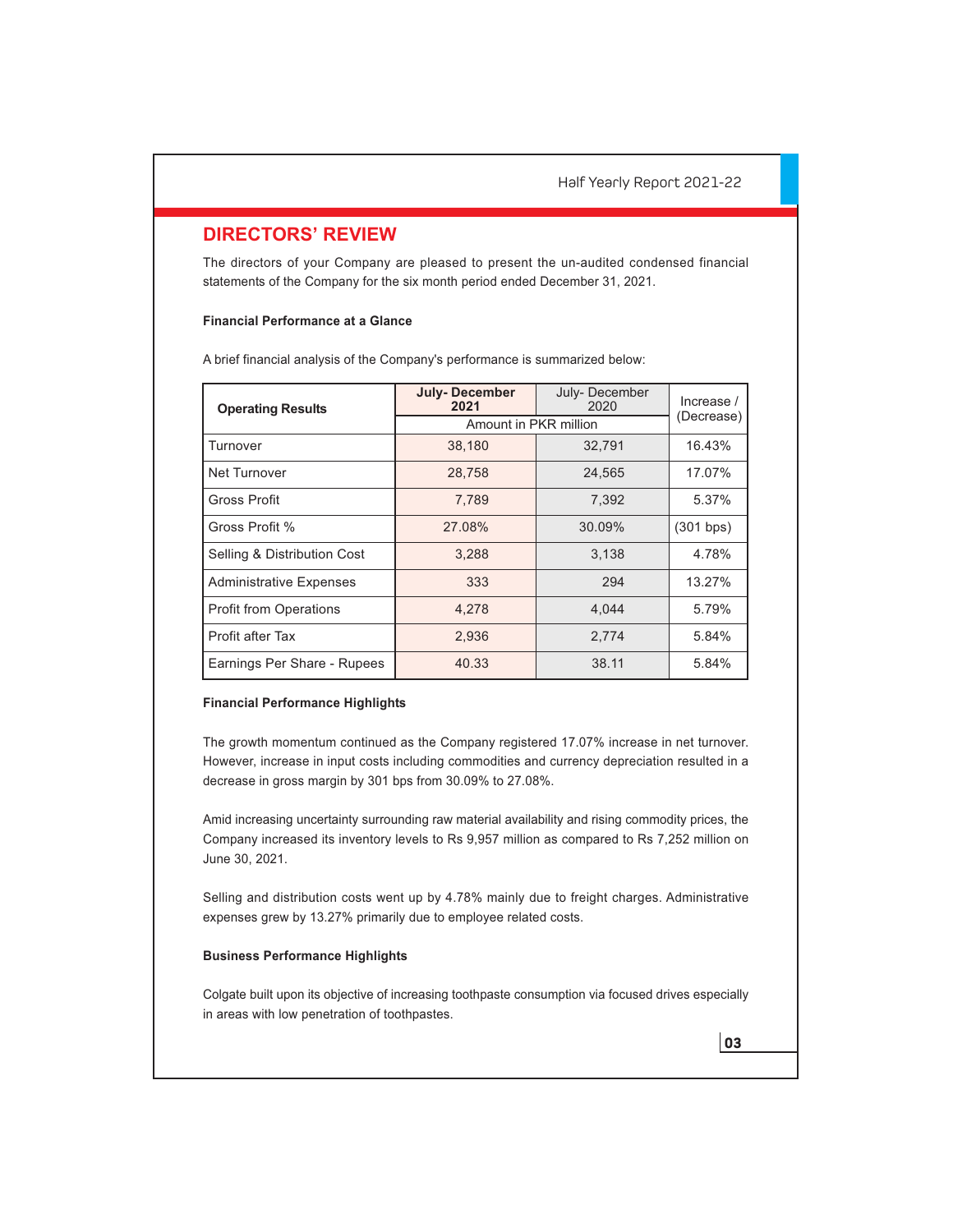

Personal care category continued to grow with improving share of shelf in store and visible distribution. Shampoo penetration increased through the introduction of various trial packs and increased focus on distribution in smaller towns.

High level of advertising and trade level spending was witnessed in the laundry category. The unorganized sector continues to pose a serious challenge to growth especially in the laundry and dish care business.

#### **Future Outlook**

The year ahead is going to be a challenging one to protect market share amid fierce competition. Margins are expected to remain under pressure due to rising input costs. High inflation is expected to reduce purchasing power of consumers and keep their spending in check. The economic outlook is also expected to be subdued due to recent surge in COVID-19 cases.

#### **Acknowledgement**

We would like to extend our sincere gratitude to our consumers for their trust in our brands. We are thankful to our customers, distributors, supply chain partners, bankers and shareholders for their continued support. We also appreciate our employees for their relentless dedication and immense contribution to the Company.

On behalf of Board of Directors

**Iqbal Ali Lakhani** Chairman

Karachi : January 27, 2022

Ulm

**Zulfiqar Ali Lakhani** Chief Executive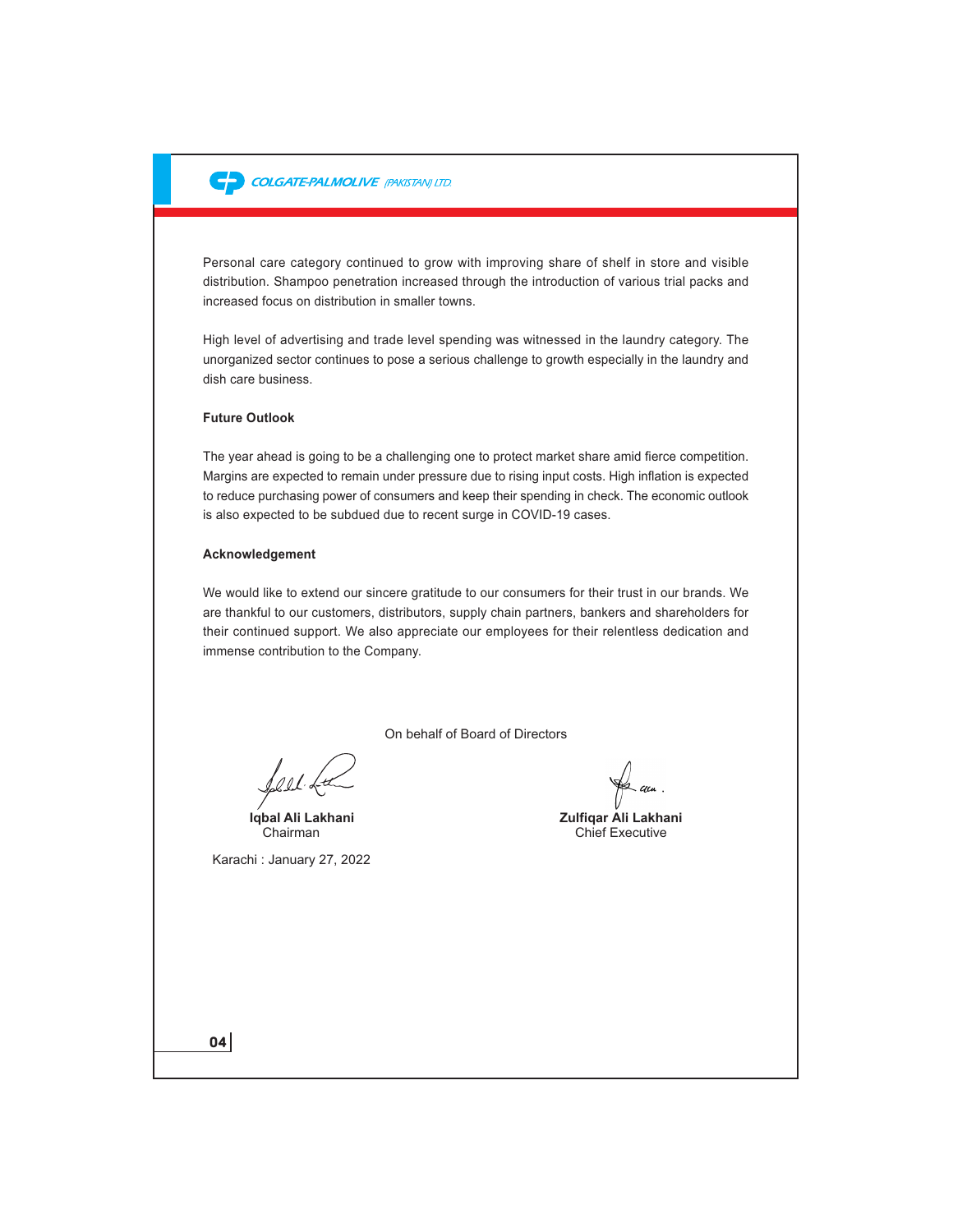

# A-F-FERGUSON&CO.

### **INDEPENDENT AUDITOR'S REVIEW REPORT**

## **TO THE MEMBERS OF COLGATE-PALMOLIVE (PAKISTAN) LIMITED REPORT ON REVIEW OF INTERIM FINANCIAL STATEMENTS**

#### **Introduction**

We have reviewed the accompanying condensed interim statement of financial position of Colgate-Palmolive (Pakistan) Limited as at December 31, 2021 and the related condensed interim statement of profit or loss and other comprehensive income, condensed interim statement of changes in equity, and condensed interim statement of cash flows, and notes to the financial statements for the six-months period then ended (here-in-after referred to as the 'interim financial statements'). Management is responsible for the preparation and presentation of these interim financial statements in accordance with accounting and reporting standards as applicable in Pakistan for interim financial reporting. Our responsibility is to express a conclusion on these interim financial statements based on our review.

The figures of the interim statement of profit or loss and other comprehensive income for the quarters ended December 31, 2021 and December 31, 2020 have not been reviewed, as we are required to review only the cumulative figures for the six-months period ended December 31, 2021.

#### **Scope of Review**

We conducted our review in accordance with the International Standard on Review Engagements 2410, "Review of Interim Financial Information Performed by the Independent Auditor of the Entity". A review of interim financial statements consists of making inquiries, primarily of persons responsible for financial and accounting matters, and applying analytical and other review procedures. A review is substantially less in scope than an audit conducted in accordance with International Standards on Auditing and consequently does not enable us to obtain assurance that we would become aware of all significant matters that might be identified in an audit. Accordingly, we do not express an audit opinion.

#### **Conclusion**

Based on our review, nothing has come to our attention that causes us to believe that the accompanying interim financial statements are not prepared, in all material respects, in accordance with the accounting and reporting standards as applicable in Pakistan for interim financial reporting.

The engagement partner on the review resulting in this independent auditor's report is Farrukh Rehman.

Ter  $\leftarrow$ 

**A.F. Ferguson & Co., Chartered Accountants Karachi Date: January 31, 2022 UDIN: RR202110059xPW0ruHUN**

A. F. FERGUSON & CO., Chartered Accountants, a member firm of the PwC network State Life Building No. 1-C, I.I. Chundrigar Road, P.O. Box 4716, Karachi-74000, Pakistan Tel: +92 (21) 32426682-6/32426711-5; Fax: +92 (21) 32415007/32427938/32424740; <www.pwc.com/pk>

KARACHI LAHORE ISLAMABAD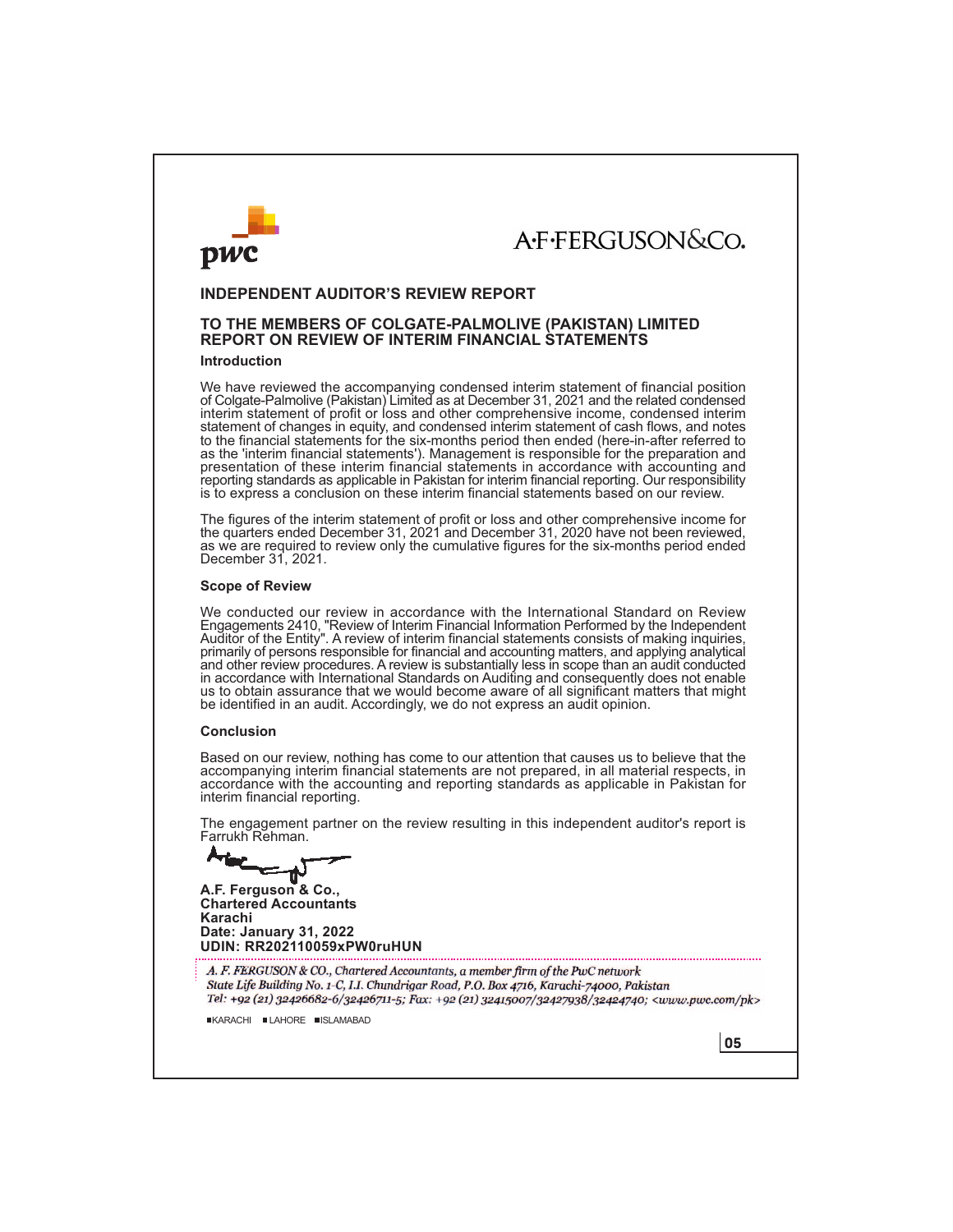| <b>COLGATE-PALMOLIVE</b> (PAKISTAN) LTD.                                                                                                                                                                                                 |                                                 |      |                                                                                                     |                                                                                          |
|------------------------------------------------------------------------------------------------------------------------------------------------------------------------------------------------------------------------------------------|-------------------------------------------------|------|-----------------------------------------------------------------------------------------------------|------------------------------------------------------------------------------------------|
| <b>CONDENSED INTERIM STATEMENT OF FINANCIAL POSITION</b>                                                                                                                                                                                 |                                                 |      |                                                                                                     |                                                                                          |
| As at December 31, 2021                                                                                                                                                                                                                  |                                                 | Note | December 31,<br>2021<br>(unaudited)                                                                 | June 30,<br>2021<br>(audited)<br>(Rupees in '000)                                        |
| ASSETS<br><b>NON-CURRENT ASSETS</b><br>Property, plant and equipment<br>Intangible assets<br>Long term loans<br>Long term security deposits<br>Staff retirement benefit                                                                  |                                                 | 4    | 7,429,299<br>5.850<br>59,982<br>37,620<br>1,187                                                     | 6,714,324<br>8,662<br>45,542<br>40.712<br>24,606                                         |
| <b>CURRENT ASSETS</b><br>Stores and spares<br>Stock in trade<br>Trade debts<br>Loans and advances<br>Trade deposits and short term prepayments<br>Other receivables<br>Accrued profit<br>Taxation - net                                  |                                                 | 5    | 7,533,938<br>441,608<br>9,957,541<br>1,076,126<br>145,469<br>109,825<br>411.705<br>1,975<br>120,124 | 6,833,846<br>415,959<br>7,251,915<br>1,155,879<br>109,986<br>66,215<br>289,345<br>12,158 |
| Short term investments<br>Cash and bank balances<br><b>TOTAL ASSETS</b>                                                                                                                                                                  |                                                 | 6    | 9,009,162<br>1,685,813<br>22,959,348<br>30,493,286                                                  | 9,881,592<br>2,121,764<br>21,304,813<br>28,138,659                                       |
| <b>EQUITY AND LIABILITIES</b><br><b>SHARE CAPITAL AND RESERVES</b><br>Authorised share capital<br>Issued, subscribed and paid-up share capital<br>Reserves<br>Remeasurement of post retirement benefits obligation<br><b>LIABILITIES</b> |                                                 | 7    | 1,250,000<br>727,956<br>20.869.680<br>(168,676)<br>21,428,960                                       | 750,000<br>633,005<br>19,548,297<br>(168,676)<br>20,012,626                              |
| <b>NON-CURRENT LIABILITIES</b><br>Deferred taxation<br>Long term deposits<br>Deferred liability<br>Long-term financing<br>Deferred grant<br>Lease liabilities                                                                            |                                                 | 8    | 183,740<br>63,886<br>831,456<br>390,464<br>335,044<br>1,804,590                                     | 58,817<br>122,672<br>87,139<br>631,297<br>182,296<br>332,019<br>1,414,240                |
| <b>CURRENT LIABILITIES</b><br>Trade and other payables<br>Accrued mark-up<br>Current maturity of long-term financing<br>Current maturity of lease liabilities<br>Taxation - net                                                          |                                                 | 9    | 6,284,750<br>7,186<br>506,486<br>44,270                                                             | 5,921,549<br>4,978<br>506,486<br>39,040<br>212,470                                       |
| Unpaid dividend<br>Unclaimed dividend                                                                                                                                                                                                    |                                                 | 10   | 387,399<br>29,645<br>7,259,736                                                                      | 27,270<br>6,711,793                                                                      |
| <b>TOTAL LIABILITIES</b><br><b>TOTAL EQUITY AND LIABILITIES</b><br><b>CONTINGENCIES AND COMMITMENTS</b>                                                                                                                                  |                                                 | 11   | 9,064,326<br>30,493,286                                                                             | 8,126,033<br>28,138,659                                                                  |
| The annexed notes 1 to 18 form an integral part of these condensed interim financial statements.<br>Iqbál Ali Lakhani<br>Chairman/Director<br>06                                                                                         | Ulm<br>Zulfiqar Al'i Lakhani<br>Chief Executive |      |                                                                                                     | Mudassir Iqbal<br>Chief Financial Officer                                                |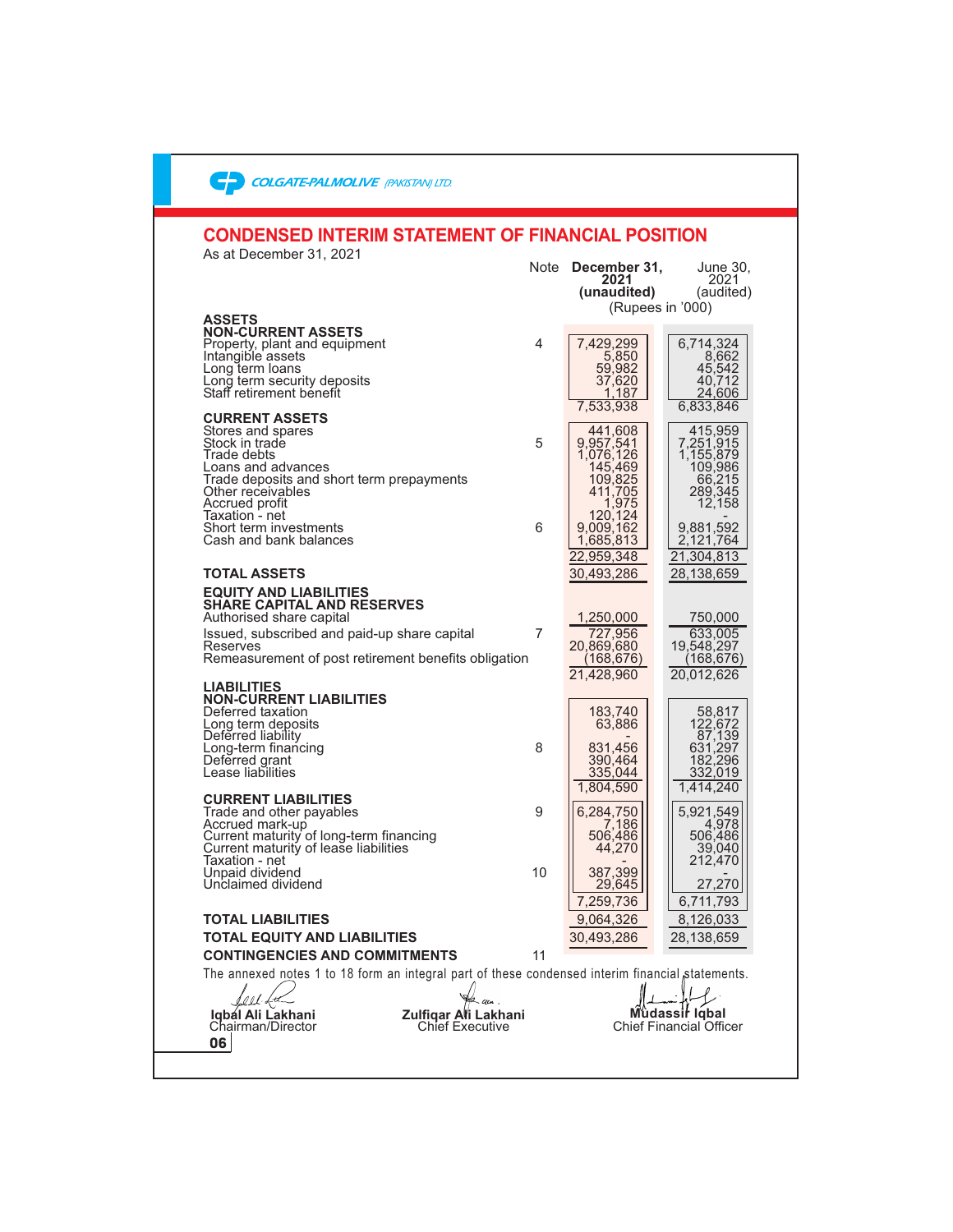Half Yearly Report 2021-22

# **CONDENSED INTERIM STATEMENT OF PROFIT OR LOSS AND OTHER COMPREHENSIVE INCOME** (Unaudited)

For the Half Year ended December 31, 2021

| Note                                                                                                                                                                                                                                                                               | Quarter<br>ended<br>December 31,<br>2021                                                                                                                | Quarter<br>ended<br>December 31,<br>2020                                                                                                                  | <b>Half year</b><br>ended<br>December 31,<br>2021                                                                                                                | Half year<br>ended<br>December 31,<br>2020                                                                                                                     |
|------------------------------------------------------------------------------------------------------------------------------------------------------------------------------------------------------------------------------------------------------------------------------------|---------------------------------------------------------------------------------------------------------------------------------------------------------|-----------------------------------------------------------------------------------------------------------------------------------------------------------|------------------------------------------------------------------------------------------------------------------------------------------------------------------|----------------------------------------------------------------------------------------------------------------------------------------------------------------|
|                                                                                                                                                                                                                                                                                    |                                                                                                                                                         |                                                                                                                                                           | (Rupees in '000).                                                                                                                                                |                                                                                                                                                                |
| Turnover<br>Sales tax<br>Trade and other discounts                                                                                                                                                                                                                                 | 19,386,806<br>(3,055,453)<br>(1,644,504)                                                                                                                | 16,372,641<br>(2,588,459)<br>(1,518,698)                                                                                                                  | 38,180,135<br>(6,041,901)<br>(3,379,765)                                                                                                                         | 32,791,347<br>(5, 195, 043)<br>(3,031,408)                                                                                                                     |
| Net turnover                                                                                                                                                                                                                                                                       | 14,686,849                                                                                                                                              | 12,265,484                                                                                                                                                | 28,758,469                                                                                                                                                       | 24,564,896                                                                                                                                                     |
| Cost of sales                                                                                                                                                                                                                                                                      | (10, 757, 484)                                                                                                                                          | (8,536,930)                                                                                                                                               | (20, 969, 116)                                                                                                                                                   | (17, 172, 775)                                                                                                                                                 |
| Gross profit<br>Selling and distribution cost<br>Administrative expenses<br>Other expenses<br>Other income<br>Profit from operations<br>Finance cost and bank charges<br>Profit before taxation<br><b>Taxation</b><br>- Current - for the period<br>- for prior year<br>- Deferred | 3,929,365<br>(1,668,630)<br>(167,497)<br>(195,048)<br>245,883<br>2,144,073<br>(40,080)<br>2,103,993<br>(558, 416)<br>23,205<br>(535, 211)<br>(121, 459) | 3,728,554<br>(1,657,270)<br>(146, 204)<br>(158, 954)<br>250,466<br>2,016,592<br>(31, 926)<br>1,984,666<br>(599, 366)<br>(63, 931)<br>(663, 297)<br>11,666 | 7,789,353<br>(3,288,068)<br>(333, 303)<br>(408, 232)<br>518,457<br>4,278,207<br>(71, 173)<br>4,207,034<br>(1, 169, 770)<br>23,205<br>(1, 146, 565)<br>(124, 923) | 7,392,121<br>(3, 138, 076)<br>(293,817)<br>(326, 014)<br>409,814<br>4,044,028<br>(58, 622)<br>3,985,406<br>(1, 180, 982)<br>(63, 931)<br>(1,244,913)<br>33,594 |
| Profit after taxation                                                                                                                                                                                                                                                              | (656, 670)<br>1,447,323                                                                                                                                 | (651, 631)<br>1,333,035                                                                                                                                   | (1, 271, 488)<br>2,935,546                                                                                                                                       | (1, 211, 319)<br>2,774,087                                                                                                                                     |
| Other comprehensive income /<br>(loss) for the period - net of tax<br>Items that may be reclassified<br>subsequently to profit or loss                                                                                                                                             |                                                                                                                                                         |                                                                                                                                                           |                                                                                                                                                                  |                                                                                                                                                                |
| Loss on investments<br>categorised as 'fair value through<br>other comprehensive income'<br>Impact of tax                                                                                                                                                                          |                                                                                                                                                         | (125)<br>32                                                                                                                                               |                                                                                                                                                                  | (19)<br>5                                                                                                                                                      |
|                                                                                                                                                                                                                                                                                    |                                                                                                                                                         | (93)                                                                                                                                                      |                                                                                                                                                                  | (14)                                                                                                                                                           |
| Total comprehensive income<br>for the period                                                                                                                                                                                                                                       | 1,447,323                                                                                                                                               | 1,332,942                                                                                                                                                 | 2,935,546                                                                                                                                                        | 2,774,073                                                                                                                                                      |
|                                                                                                                                                                                                                                                                                    |                                                                                                                                                         |                                                                                                                                                           | (Rupees)                                                                                                                                                         |                                                                                                                                                                |
| Earnings per share - basic<br>and diluted<br>12                                                                                                                                                                                                                                    | 19.88                                                                                                                                                   | Restated<br>18.31                                                                                                                                         | 40.33                                                                                                                                                            | Restated<br>38.11                                                                                                                                              |
| The annexed notes 1 to 18 form an integral part of these condensed interim financial statements.                                                                                                                                                                                   |                                                                                                                                                         |                                                                                                                                                           |                                                                                                                                                                  |                                                                                                                                                                |
| 'ool                                                                                                                                                                                                                                                                               | ₩ am .                                                                                                                                                  |                                                                                                                                                           |                                                                                                                                                                  |                                                                                                                                                                |
| Igbal Ali Lakhani<br>Chairman/Director                                                                                                                                                                                                                                             | Zulfiqar Ali Lakhani<br>Chief Executive                                                                                                                 |                                                                                                                                                           |                                                                                                                                                                  | <b>Mudassir Igbal</b><br><b>Chief Financial Officer</b><br>07                                                                                                  |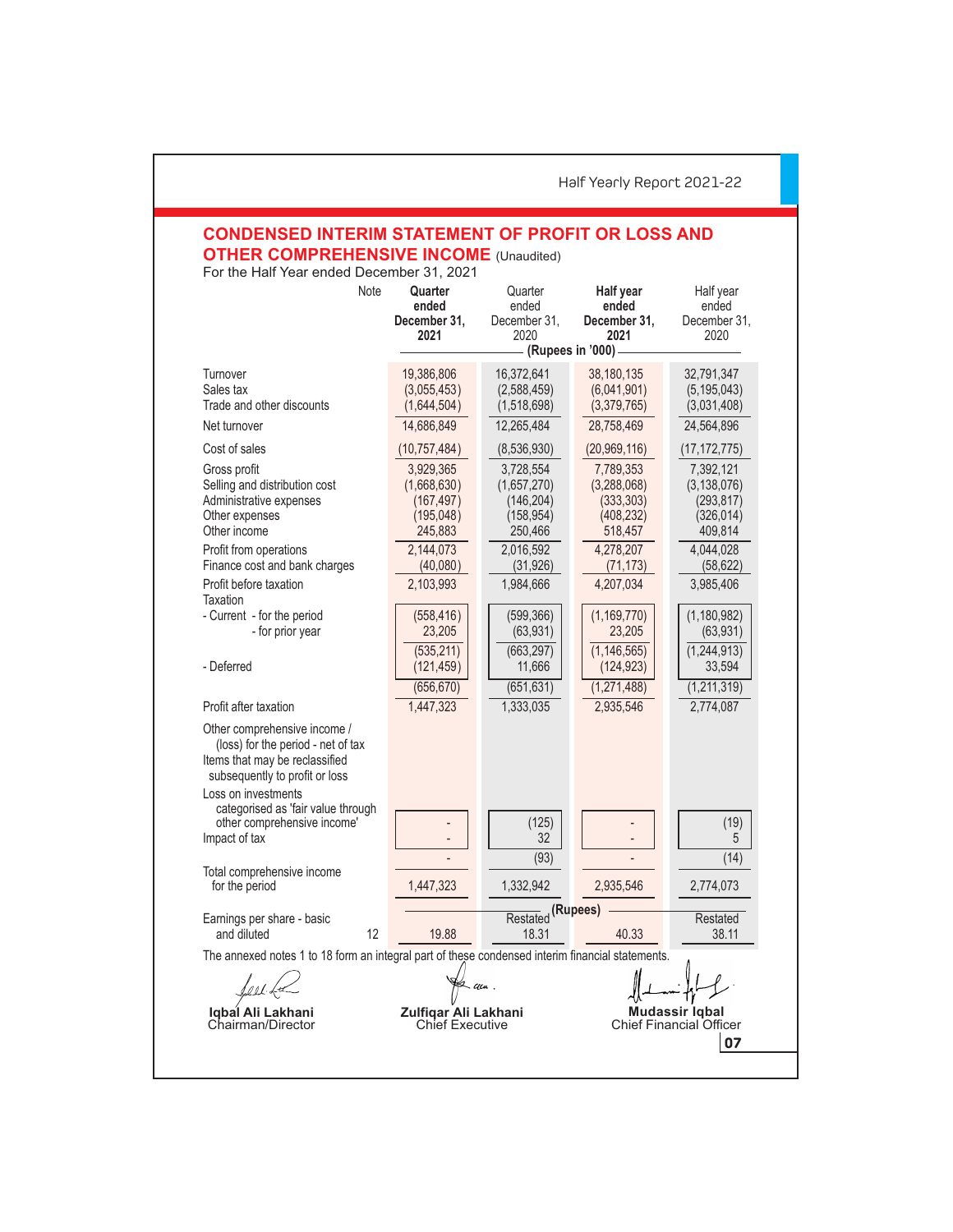# **CONDENSED INTERIM STATEMENT OF CHANGES IN EQUITY** (Unaudited)

For the Half Year ended December 31, 2021

|                                                                                                  | Issued.                   |                        | <b>Reserves</b>      |                               |                             | Remeasurement                    | Surplus on                 |               |
|--------------------------------------------------------------------------------------------------|---------------------------|------------------------|----------------------|-------------------------------|-----------------------------|----------------------------------|----------------------------|---------------|
|                                                                                                  | subscribed<br>and paid up | Capital<br>reserve-    | Revenue reserves     |                               | Sub                         | on post retire-<br>ment benefits | revaluation<br>οf          | Total         |
|                                                                                                  | share capital             | share<br>premium       | General<br>reserve   | Unappro-<br>priated<br>profit | Total-<br>reserves          | obligation-net<br>of tax         | investments-<br>net of tax | Equity        |
|                                                                                                  |                           |                        |                      |                               | (Rupees in '000)            |                                  |                            |               |
| Balance as at July 1, 2020                                                                       | 575,459                   | 13.456                 | 13,280,000           |                               | 3,570,481 16,863,937        | (188, 474)                       | 259                        | 17,251,181    |
| <b>Transactions with owners</b>                                                                  |                           |                        |                      |                               |                             |                                  |                            |               |
| Final dividend for the year ended<br>June 30, 2020 at the rate of<br>Rs 23.5 per share           |                           |                        |                      | (1, 352, 330)                 | (1, 352, 330)               |                                  |                            | (1, 352, 330) |
| Bonus shares issued at the rate of one<br>share for every ten shares held                        | 57,546                    |                        |                      | (57, 546)                     | (57, 546)                   |                                  |                            |               |
| <b>Total transactions with owners</b>                                                            | 57,546                    |                        |                      | (1,409,876)                   | (1,409,876)                 |                                  |                            | (1,352,330)   |
| Comprehensive income for the period                                                              |                           |                        |                      |                               |                             |                                  |                            |               |
| Profit after taxation for the period ended<br>December 31, 2020                                  |                           |                        |                      | 2,774,087                     | 2,774,087                   |                                  |                            | 2,774,087     |
| Other comprehensive income                                                                       |                           |                        |                      |                               |                             |                                  | (14)                       | (14)          |
| Total comprehensive income for the<br>period ended December 31, 2020                             |                           |                        | Ĭ.                   | 2,774,087                     | 2,774,087                   |                                  | (14)                       | 2,774,073     |
| Transfer to general reserve                                                                      |                           |                        |                      | 2,160,000 (2,160,000)         |                             |                                  |                            |               |
| Balance as at December 31, 2020                                                                  | 633,005                   | 13,456                 | 15,440,000           | 2,774,692                     | 18,228,148                  | (188, 474)                       | 245                        | 18,672,924    |
| Balance as at July 1, 2021                                                                       | 633.005                   | 13.456                 | 15.440.000           | 4.094.841                     | 19.548.297                  | (168.676)                        |                            | 20.012.626    |
| <b>Transactions with owners</b>                                                                  |                           |                        |                      |                               |                             |                                  |                            |               |
| Final dividend for the year ended                                                                |                           |                        |                      |                               |                             |                                  |                            |               |
| June 30, 2021 at the rate of<br>Rs 24 per share                                                  |                           |                        |                      | (1,519,212)                   | (1,519,212)                 |                                  |                            | (1,519,212)   |
| Bonus shares issued at the rate of three<br>shares for every twenty shares held                  | 94,951                    |                        |                      | (94.951)                      | (94.951)                    |                                  | Ĭ.                         |               |
| <b>Total transactions with owners</b>                                                            | 94.951                    |                        |                      |                               | $(1,614,163)$ $(1,614,163)$ |                                  |                            | (1,519,212)   |
| Comprehensive income for the period                                                              |                           |                        |                      |                               |                             |                                  |                            |               |
| Profit after taxation for the period ended<br>December 31, 2021                                  |                           |                        |                      | 2,935,546                     | 2,935,546                   |                                  |                            | 2,935,546     |
| Other comprehensive income                                                                       |                           |                        |                      |                               |                             |                                  |                            |               |
| Total comprehensive income for the<br>period ended December 31, 2021                             |                           |                        | L                    | 2,935,546                     | 2,935,546                   |                                  |                            | 2,935,546     |
| Transfer to general reserve                                                                      |                           |                        |                      | 2,480,000 (2,480,000)         |                             |                                  |                            |               |
| Balance as at December 31, 2021                                                                  | 727.956                   | 13.456                 | 17,920,000           | 2,936,224                     | 20,869,680                  | (168, 676)                       |                            | 21,428,960    |
| The annexed notes 1 to 18 form an integral part of these condensed interim financial statements. |                           |                        |                      |                               |                             |                                  |                            |               |
| lel Lo                                                                                           |                           |                        | $-$ Ula .            |                               |                             |                                  |                            |               |
| Igbal Ali Lakhani<br>Chairman/Director<br>08                                                     |                           | <b>Chief Executive</b> | Zulfiqar Ali Lakhani |                               |                             | <b>Chief Financial Officer</b>   | dassir lɑbal               |               |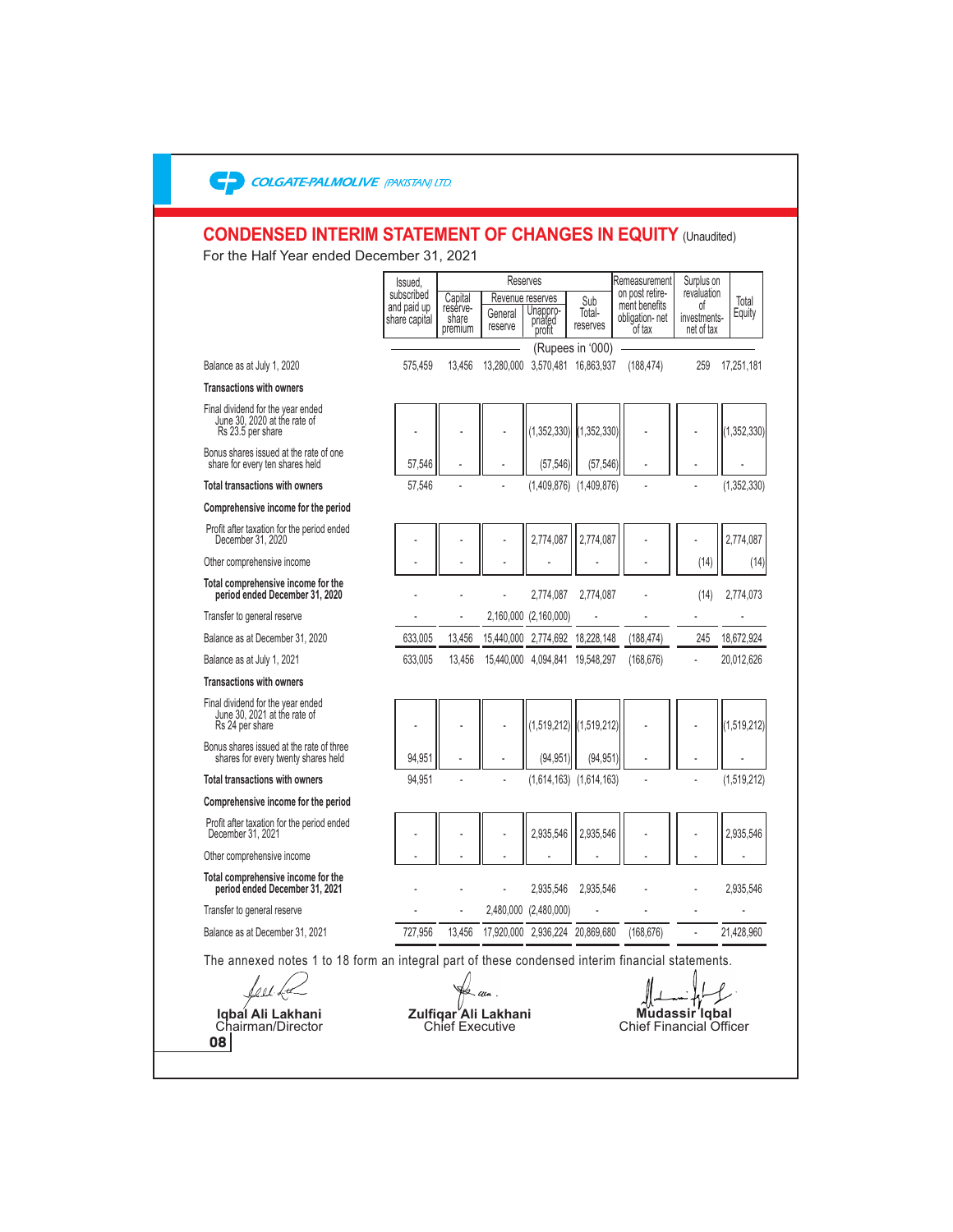| For the Half Year ended December 31, 2021                            | Note | <b>Half year</b><br>ended<br>December 31, December 31, | Half year<br>ended |
|----------------------------------------------------------------------|------|--------------------------------------------------------|--------------------|
|                                                                      |      | 2021<br>(Rupees in '000)                               | 2020               |
| <b>CASH FLOWS FROM OPERATING ACTIVITIES</b>                          |      |                                                        |                    |
| Cash generated from operations                                       | 13   | 1,903,168                                              | 4,889,973          |
| Finance cost and bank charges paid                                   |      | (32, 709)                                              | (26, 029)          |
| Taxes paid                                                           |      | (1,479,159)                                            | (657, 371)         |
| Staff retirement benefit paid                                        |      |                                                        | (58,015)           |
| Long term loans                                                      |      | (14, 440)                                              | (9,713)            |
| Long term security deposits (assets)<br>Long term deposits           |      | 3,092<br>(58, 786)                                     | (23, 375)<br>4,273 |
| Net cash generated from operating activities                         |      | 321,166                                                | 4,119,743          |
|                                                                      |      |                                                        |                    |
| <b>CASH FLOWS FROM INVESTING ACTIVITIES</b>                          |      |                                                        |                    |
| Payments for property, plant and equipment                           |      | (1, 145, 792)                                          | (1, 177, 109)      |
| Purchase of intangible assets                                        |      |                                                        | (2,024)            |
| Short term investments made during the period                        |      | (23, 448, 232)                                         | (17,203,440)       |
| Proceeds from sale of property, plant and equipment                  |      | 17,025                                                 | 37,086             |
| Profit received on saving accounts                                   |      | 56,349                                                 | 43,318             |
| Profit received on treasury bills<br>Profit received on Sukuks bonds |      | 48,289                                                 | 58,030<br>1,527    |
| Profit received on Pakistan Investment Bonds                         |      | 338                                                    |                    |
| Profit received on term deposit receipts                             |      | 29,151                                                 | 41,846             |
| Sale proceeds on disposal of short term investments                  |      | 22,723,860                                             | 13,910,481         |
| Net cash used in investing activities                                |      | (1,719,012)                                            | (4,290,285)        |
| <b>CASH FLOWS FROM FINANCING ACTIVITIES</b>                          |      |                                                        |                    |
| Dividend paid                                                        |      | (1, 129, 438)                                          | (1,349,513)        |
| Long-term financing obtained                                         |      | 661,569                                                | 806,046            |
| Long-term financing repaid                                           |      | (253, 242)                                             |                    |
| Payment of lease liabilities                                         |      | (32, 994)                                              | (31, 387)          |
| Net cash used in financing activities                                |      | (754, 105)                                             | (574, 854)         |
| Net decrease in cash and cash equivalents                            |      | (2, 151, 951)                                          | (745, 396)         |
| Cash and cash equivalents at the beginning of the period             |      | 4,807,764                                              | 5,226,835          |
| Cash and cash equivalents at the end of the period                   | 14   | 2,655,813                                              | 4,481,439          |

**Iqbal Ali Lakhani** Chairman/Director

**Zulfiqar Ali Lakhani** Chief Executive

**Mudassir Iqbal**

**09** Chief Financial Officer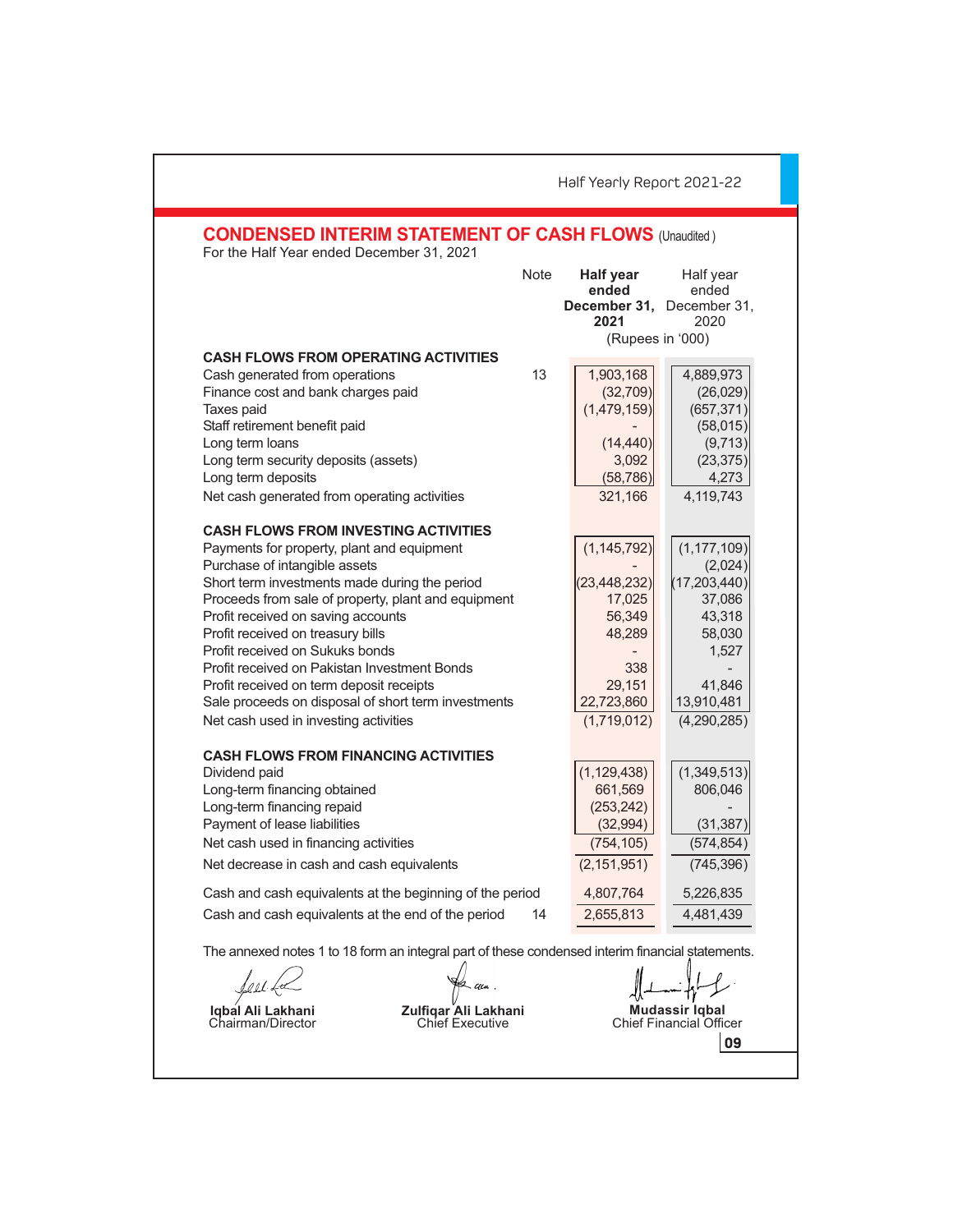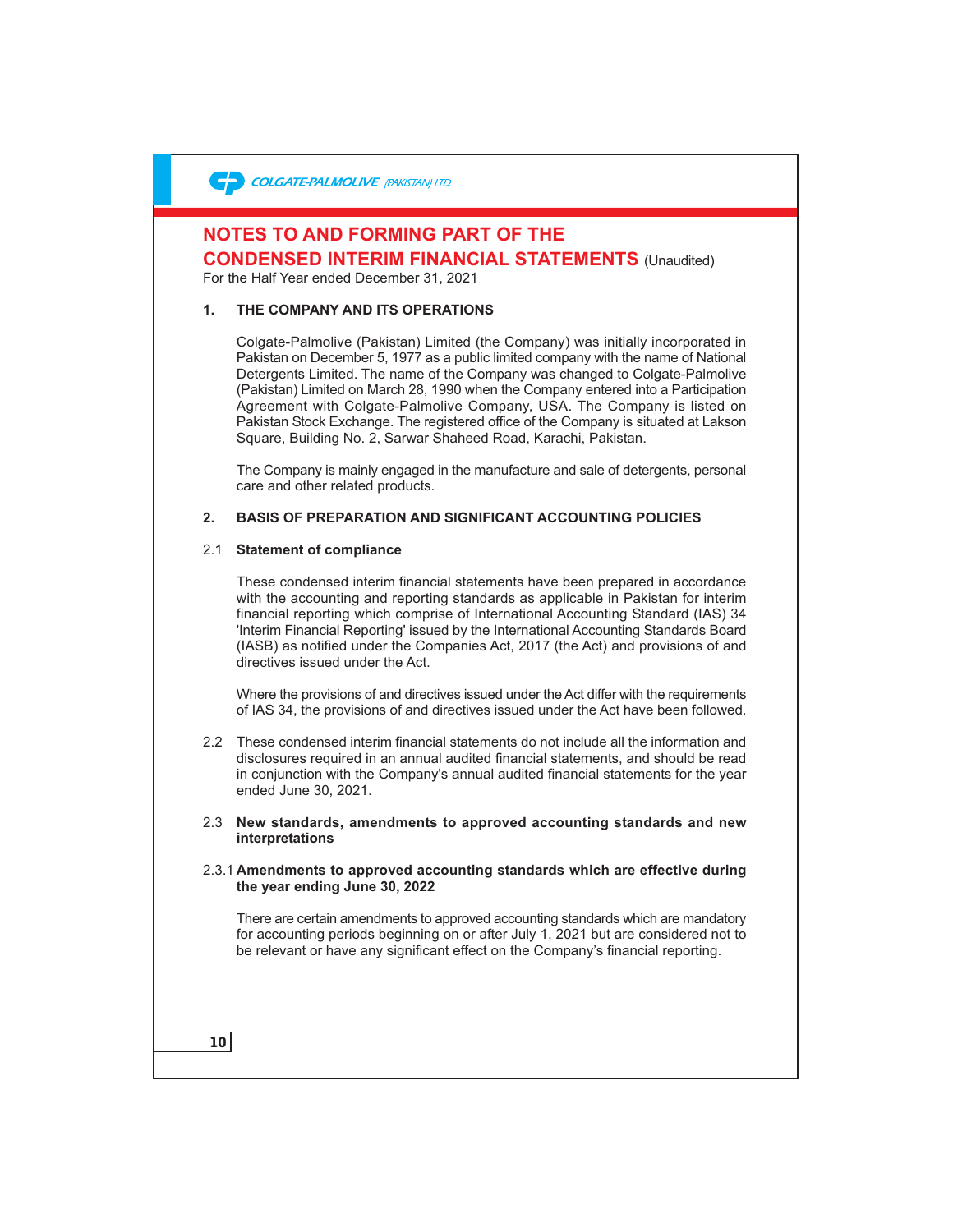#### 2.3.2 **New standards and amendments to approved accounting standards that are effective for the Company's accounting periods beginning on or after July 1, 2022**

There is a new standard and certain amendments to approved accounting standards that will be mandatory for accounting periods beginning on or after July 1, 2022 but are considered not to be relevant or expected to have any significant effect on the Company's financial reporting.

2.4 The accounting policies and the methods of computation adopted in the preparation of these condensed interim financial statements are same as those applied in the preparation of the financial statements for the year ended June 30, 2021 and corresponding interim period.

## **3. SIGNIFICANT ACCOUNTING ESTIMATES, JUDGEMENTS AND FINANCIAL RISK MANAGEMENT**

The preparation of these condensed interim financial statements in conformity with the approved accounting and reporting standards as applicable in Pakistan for interim reporting requires management to make estimates, assumptions and use judgments that affect the application of policies and reported amounts of assets and liabilities and income and expenses. Estimates, assumptions and judgments are continually evaluated and are based on the historical experience and other factors, including reasonable expectations of future events. Revision to accounting estimates are recognised prospectively commencing from the period of revision.

Judgments and estimates made by the management in the preparation of these condensed interim financial statements are same as those applied to financial statements as at and for the year ended June 30, 2021.

The Company's financial risk management objectives and policies are consistent with those disclosed in the financial statements as at and for the year ended June 30, 2021.

|    | Note                                                                                                                                          | December 31,<br>2021<br>(unaudited)<br>(Rupees in '000) | June 30,<br>2021<br>(audited)                  |
|----|-----------------------------------------------------------------------------------------------------------------------------------------------|---------------------------------------------------------|------------------------------------------------|
| 4. | PROPERTY, PLANT AND EQUIPMENT                                                                                                                 |                                                         |                                                |
|    | Operating fixed assets - at net book value 4.1 to 4.4<br>Capital work in progress - at cost<br>4.5<br>Right of use assets - at net book value | 6,223,291<br>917,557<br>288,451<br>7,429,299            | 3,817,846<br>2,597,752<br>298,726<br>6,714,324 |
|    |                                                                                                                                               |                                                         |                                                |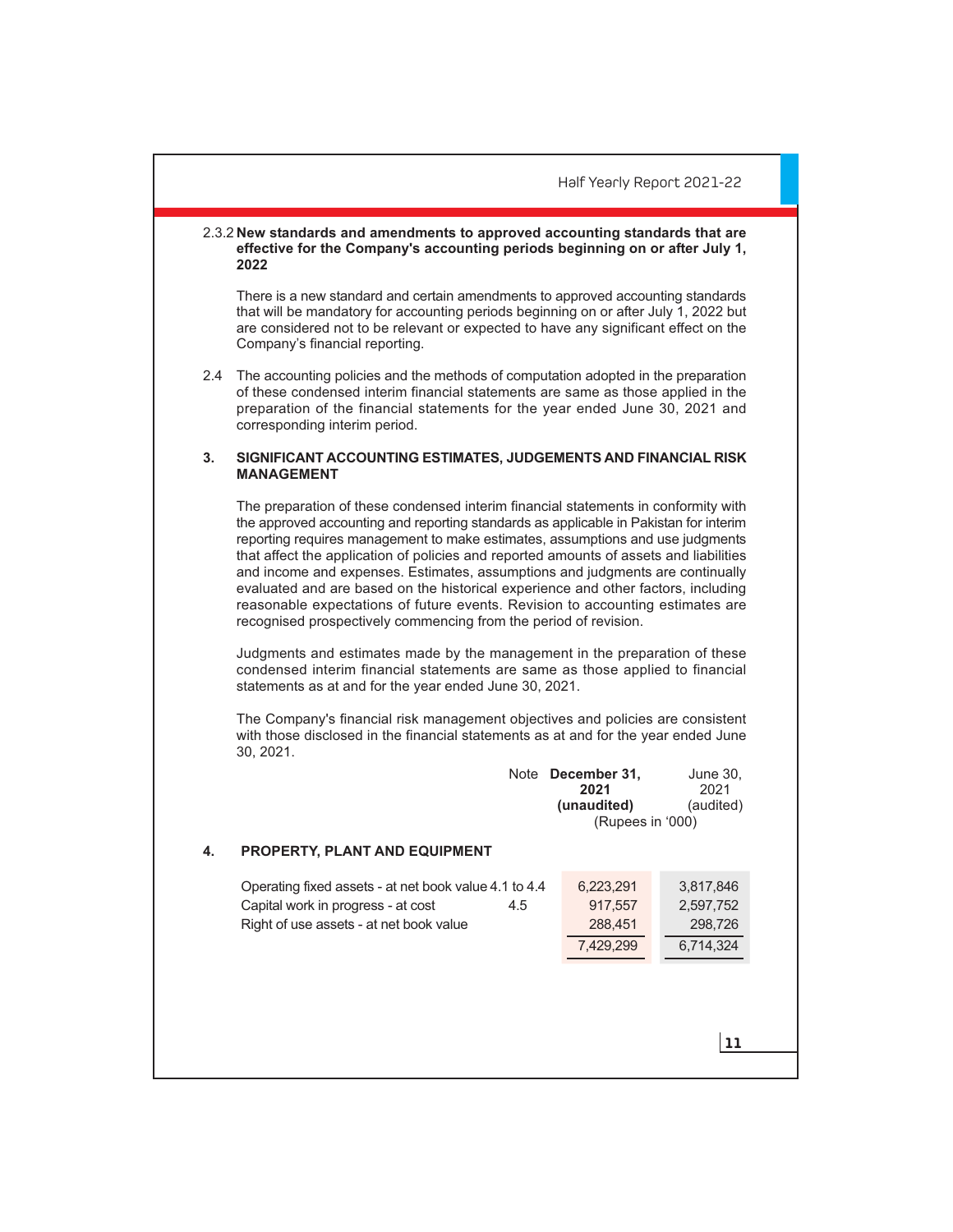|     | <b>COLGATE-PALMOLIVE</b> (PAKISTAN) LTD.                                                                                                                                                                                                                                                                                   |                                                                                                |                                                                                        |
|-----|----------------------------------------------------------------------------------------------------------------------------------------------------------------------------------------------------------------------------------------------------------------------------------------------------------------------------|------------------------------------------------------------------------------------------------|----------------------------------------------------------------------------------------|
| 4.1 | Additions - operating fixed assets (at cost)                                                                                                                                                                                                                                                                               | Half year<br>ended<br>December 31,<br>2021                                                     | Half year<br>ended<br>December 31,<br>2020<br>(Rupees in '000)                         |
|     | Buildings on leasehold land<br>Plant and machinery<br>Fittings and installation<br>Furniture and fixtures<br>Tools and equipment<br>Vehicles<br>Computers and accessories<br>Office equipment                                                                                                                              | 963,829<br>1,214,435<br>412,539<br>13,799<br>87,589<br>92,852<br>16,783<br>24,161<br>2,825,987 | 56,627<br>235,116<br>12,917<br>2,158<br>33,133<br>96,399<br>21,954<br>5,328<br>463,632 |
|     | 4.1.1 Additions include transfers from capital work in progress aggregating Rs 2,659.703<br>million (December 31, 2020: Rs 288.268 million).                                                                                                                                                                               |                                                                                                |                                                                                        |
|     |                                                                                                                                                                                                                                                                                                                            | <b>Half year</b><br>ended<br>December 31,<br>2021                                              | Half year<br>ended<br>December 31,<br>2020<br>(Rupees in '000)                         |
| 4.2 | Disposals - operating fixed assets (at net book value)                                                                                                                                                                                                                                                                     |                                                                                                |                                                                                        |
|     | Furniture and fixtures<br>Vehicles<br>Computers and accessories<br>Office equipment                                                                                                                                                                                                                                        | 6,358<br>208<br>147<br>6,713                                                                   | 27<br>13,246<br>15<br>17<br>13,305                                                     |
| 4.3 | Depreciation charge for the period                                                                                                                                                                                                                                                                                         | 413,829                                                                                        | 396,147                                                                                |
| 4.4 | Included in operating fixed assets are items having aggregate cost of Rs 44.822 million<br>(June 30, 2021: Rs 44.822 million) held by third parties for manufacturing certain<br>products of the Company. These operating fixed assets are free of lien and the<br>Company has full right of repossession of these assets. |                                                                                                |                                                                                        |
| 12  |                                                                                                                                                                                                                                                                                                                            |                                                                                                |                                                                                        |
|     |                                                                                                                                                                                                                                                                                                                            |                                                                                                |                                                                                        |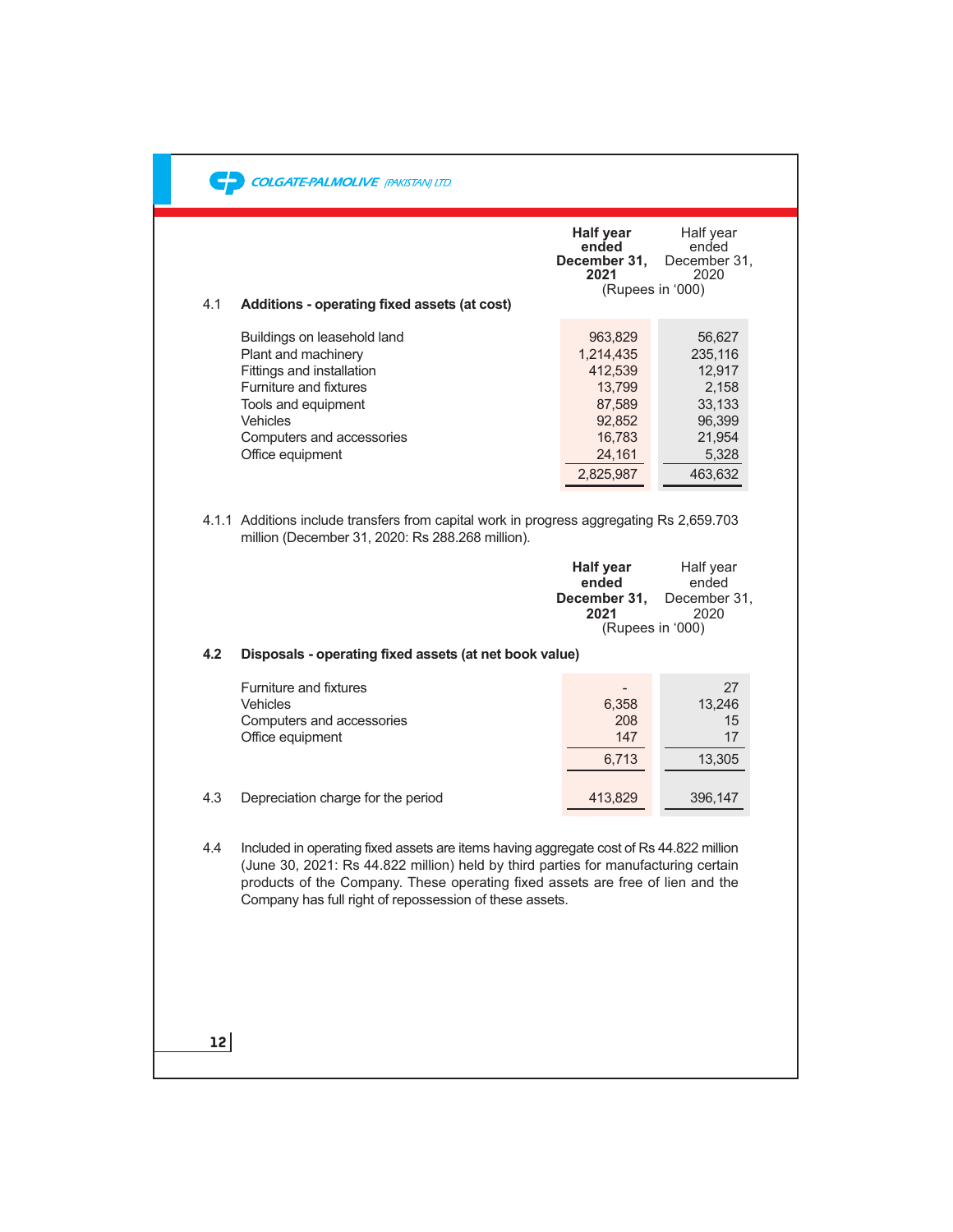|     |                                                                                                                                                                                                                                       |           | Half Yearly Report 2021-22                                                                                                          |                                                                                                                     |
|-----|---------------------------------------------------------------------------------------------------------------------------------------------------------------------------------------------------------------------------------------|-----------|-------------------------------------------------------------------------------------------------------------------------------------|---------------------------------------------------------------------------------------------------------------------|
| 4.5 | Additions - capital work-in-progress (at cost)                                                                                                                                                                                        |           | Half year<br>ended<br>December 31,<br>2021<br>(Rupees in '000)                                                                      | Half year<br>ended<br>December 31,<br>2020                                                                          |
|     | Buildings on leasehold land<br>Plant and machinery<br>Vehicles<br>Fittings and installation<br>Tools and equipment<br>Furniture and fixtures<br>Office equipment<br>Computer and accessories                                          |           | 175,217<br>729,589<br>11,760<br>102,399<br>112,928<br>10,804<br>11,833<br>3,440<br>1,157,970<br>December 31,<br>2021<br>(unaudited) | 243,068<br>580,663<br>1,700<br>53,541<br>1,257<br>9,108<br>2,819<br>513<br>892,669<br>June 30,<br>2021<br>(audited) |
| 5.  | <b>STOCK IN TRADE</b>                                                                                                                                                                                                                 |           | (Rupees in '000)                                                                                                                    |                                                                                                                     |
|     | Raw and packing materials<br>Work-in-process<br>Finished goods - Manufactured<br>Finished goods - Trading                                                                                                                             |           | 7,032,967<br>828,612<br>1,781,077<br>314,885<br>2,095,962<br>9,957,541                                                              | 5,182,299<br>314,797<br>1,506,218<br>248,601<br>1,754,819<br>7,251,915                                              |
| 5.1 | Stock in trade include raw and packing materials in transit aggregating Rs 2,147.057<br>million (June 30, 2021: Rs 646.669 million) and finished goods in transit aggregating<br>Rs 11.280 million (June 30, 2021: Rs 1.791 million). |           |                                                                                                                                     |                                                                                                                     |
|     |                                                                                                                                                                                                                                       | Note      | December 31,<br>2021<br>(unaudited)<br>(Rupees in '000)                                                                             | June 30,<br>2021<br>(audited)                                                                                       |
| 6.  | <b>SHORT TERM INVESTMENTS</b>                                                                                                                                                                                                         |           |                                                                                                                                     |                                                                                                                     |
|     | - Amortised cost<br>- Fair value through profit or loss                                                                                                                                                                               | 6.1 & 6.2 | 1,231,268<br>7,777,894<br>9,009,162                                                                                                 | 2,686,000<br>7,195,592<br>9,881,592                                                                                 |
| 6.1 | The profits on these term deposits range between 6.85% and 12.35% per annum<br>(June 30, 2021 between 5.75% and 7.95% per annum) having maturity in January<br>2022.                                                                  |           |                                                                                                                                     |                                                                                                                     |
|     |                                                                                                                                                                                                                                       |           |                                                                                                                                     | 13                                                                                                                  |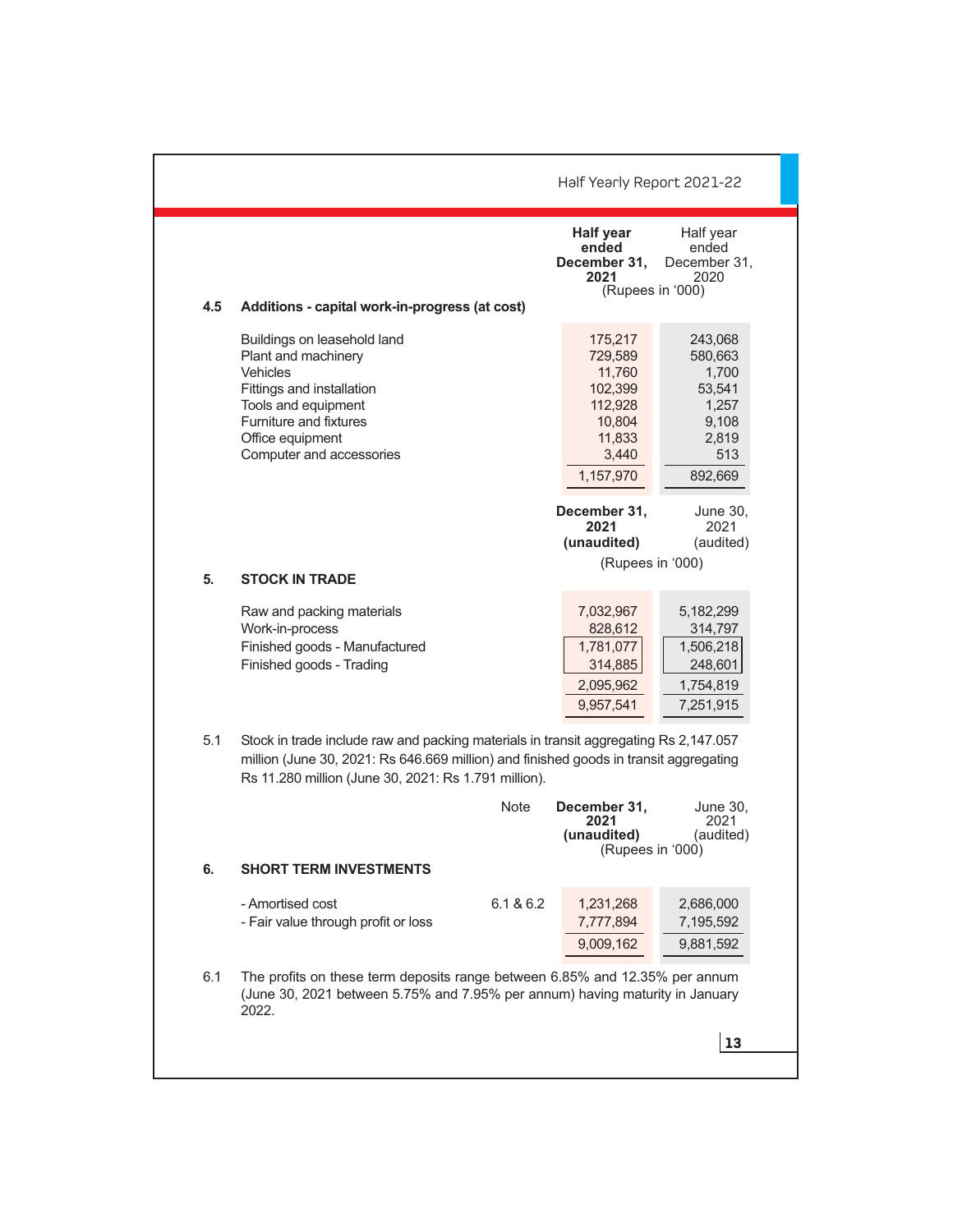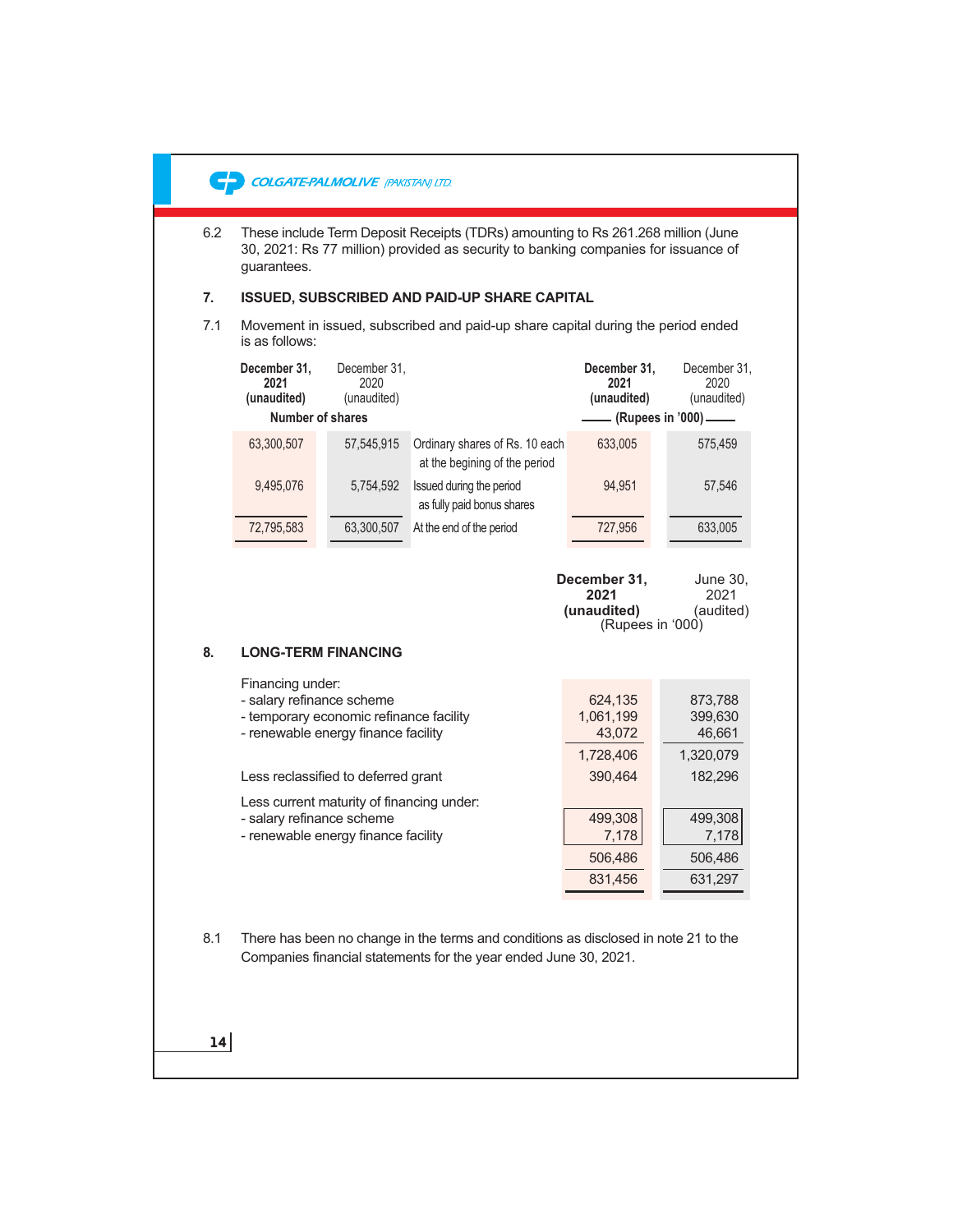Half Yearly Report 2021-22 **9. TRADE AND OTHER PAYABLES** Trade creditors 9.1 1,671,667 1,390,668 Accrued liabilities Bills payable **1,476,594** 637,968<br>Advances from customers - unsecured 9.3 194.129 110.726 Advances from customers - unsecured 9.3 194,129 110,726 Sales tax payable 288,680 335,630 Royalty payable to Colgate-Palmolive 261,189 402,068 Co., USA - associated company Workers' profits participation fund 225,784 427,415 Workers' welfare fund and the state of the state of the 84,116 158,944 Retention money payable 14,922 14,667 Gas Infrastructure Development Cess liability 88,766 35,518 Others 3.4 76,277 70,450 6,284,750 5,921,549 9.1 These include Rs 273.740 million (June 30, 2021: Rs 127.602 million) payable to related parties. 9.2 These include Rs 50.808 million (June 30, 2021: Rs 83.687 million) accrued to related parties. 9.3 These include Rs 10.569 million (June 30, 2021: Rs Nil) received from related parties. 9.4 These include Rs 6.589 million (June 30, 2021: Rs 6.800 million) payable to related parties. 9.5 There has been no change in short-term borrowing facilities from various banks on mark-up basis from those that are mentioned in note 24 of the Company's financial statements for the year ended June 30, 2021. **10. UNPAID DIVIDEND** 10.1 This represents dividend payable to Colgate-Palmolive Company, USA. The Company has submitted duly certified application for remittance to authorized dealer on October 21, 2021 for onward approval of regulator which is still awaited. **11. CONTINGENCIES AND COMMITMENTS** 11.1 **Contingencies** 11.1.1 There has been no material change in the status of contingencies disclosed in note 25 to the Company's financial statements for the year ended June 30, 2021. (Rupees in '000) **December 31, 2021 (unaudited)** June 30, 2021 (audited) Note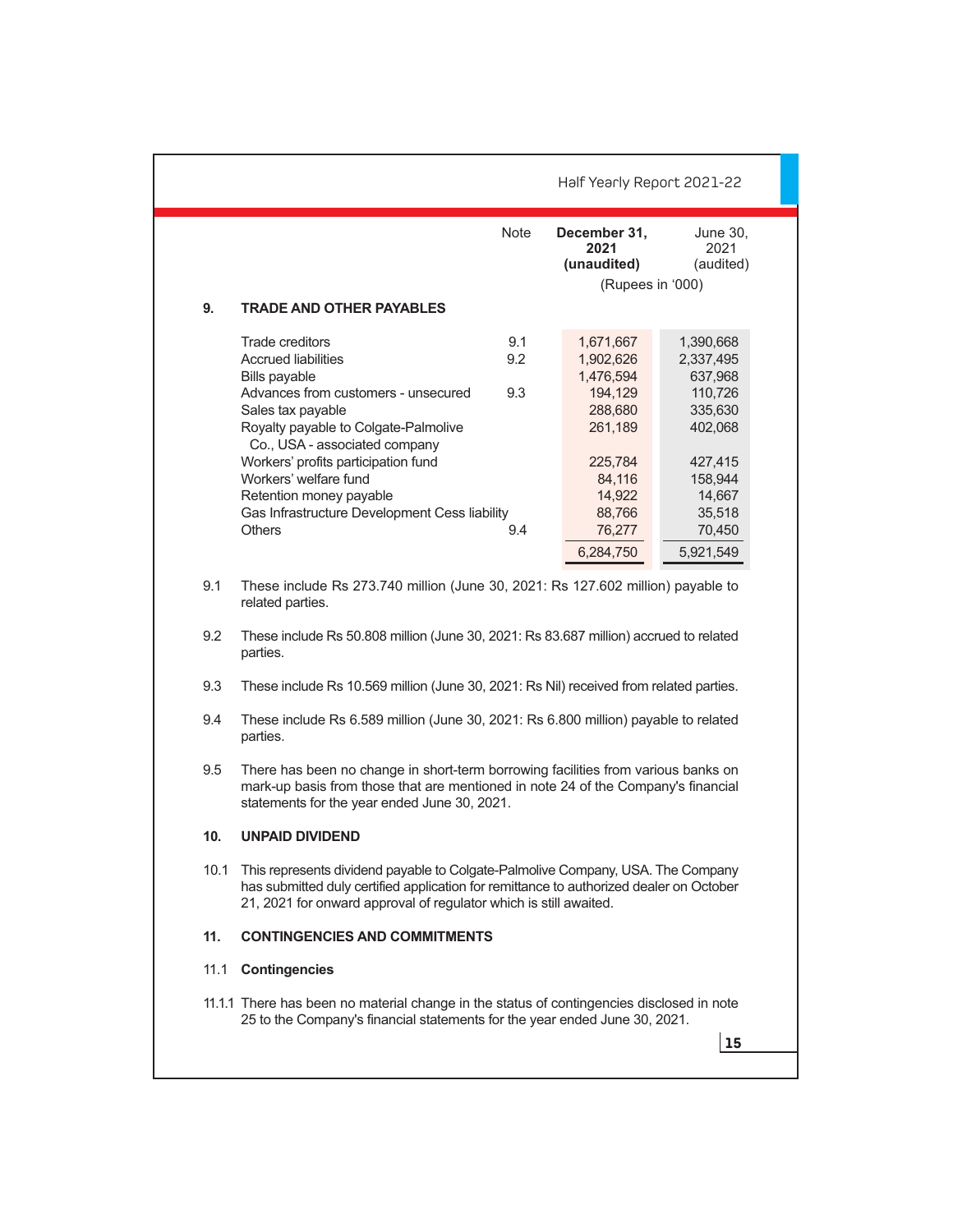## 11.2 **Commitments**

- 11.2.1 Commitments in respect of capital expenditure and inventory items amount to Rs 69.868 million and Rs 1,132.383 million respectively (June 30, 2021: Rs 357.068 million and Rs 984.946 million respectively).
- 11.2.2 Outstanding letters of credit amount to Rs 1,022.380 million (June 30, 2021: Rs 1,589.214 million).
- 11.2.3 Outstanding duties leviable on clearing of stocks amount to Rs 37.526 million (June 30, 2021: Rs 13.688 million).
- 11.2.4 Post dated cheques issued to the collector of customs against duty on inventory items amount to Rs 163.881 million (June 30, 2021: Rs 127.038 million).

## **12. EARNINGS PER SHARE - [basic and diluted]**

|      |                                                                                                                   | Quarter<br>ended<br>December 31,<br>2021 | Quarter<br>ended<br>December 31,<br>2020 | Half year<br>ended<br>December 31,<br>2021 | Half year<br>ended<br>December 31,<br>2020 |
|------|-------------------------------------------------------------------------------------------------------------------|------------------------------------------|------------------------------------------|--------------------------------------------|--------------------------------------------|
|      |                                                                                                                   |                                          |                                          | (Rupees in '000) -                         |                                            |
|      | Profit after taxation                                                                                             | 1,447,323                                | 1,333,035                                | 2,935,546                                  | 2,774,087                                  |
|      |                                                                                                                   |                                          |                                          | (Number of shares) -                       |                                            |
|      | Weighted average number of<br>ordinary shares outstanding                                                         |                                          | (Restated)                               |                                            | (Restated)                                 |
|      | at the end of the period                                                                                          | 72,795,583                               | 72,795,583                               | 72,795,583                                 | 72,795,583                                 |
|      |                                                                                                                   |                                          | (Rupees)-                                |                                            |                                            |
|      |                                                                                                                   |                                          | (Restated)                               |                                            | (Restated)                                 |
|      | Earnings per share<br>- basic and diluted                                                                         | 19.88                                    | 18.31                                    | 40.33                                      | 38.11                                      |
| 12.1 | The figures have been retrospectively restated to reflect the impact of bonus shares<br>issued during the period. |                                          |                                          |                                            |                                            |
| 12.2 | There are no dilutive potential ordinary shares outstanding as at December 31, 2021<br>and 2020.                  |                                          |                                          |                                            |                                            |
|      |                                                                                                                   |                                          |                                          |                                            |                                            |
| 16   |                                                                                                                   |                                          |                                          |                                            |                                            |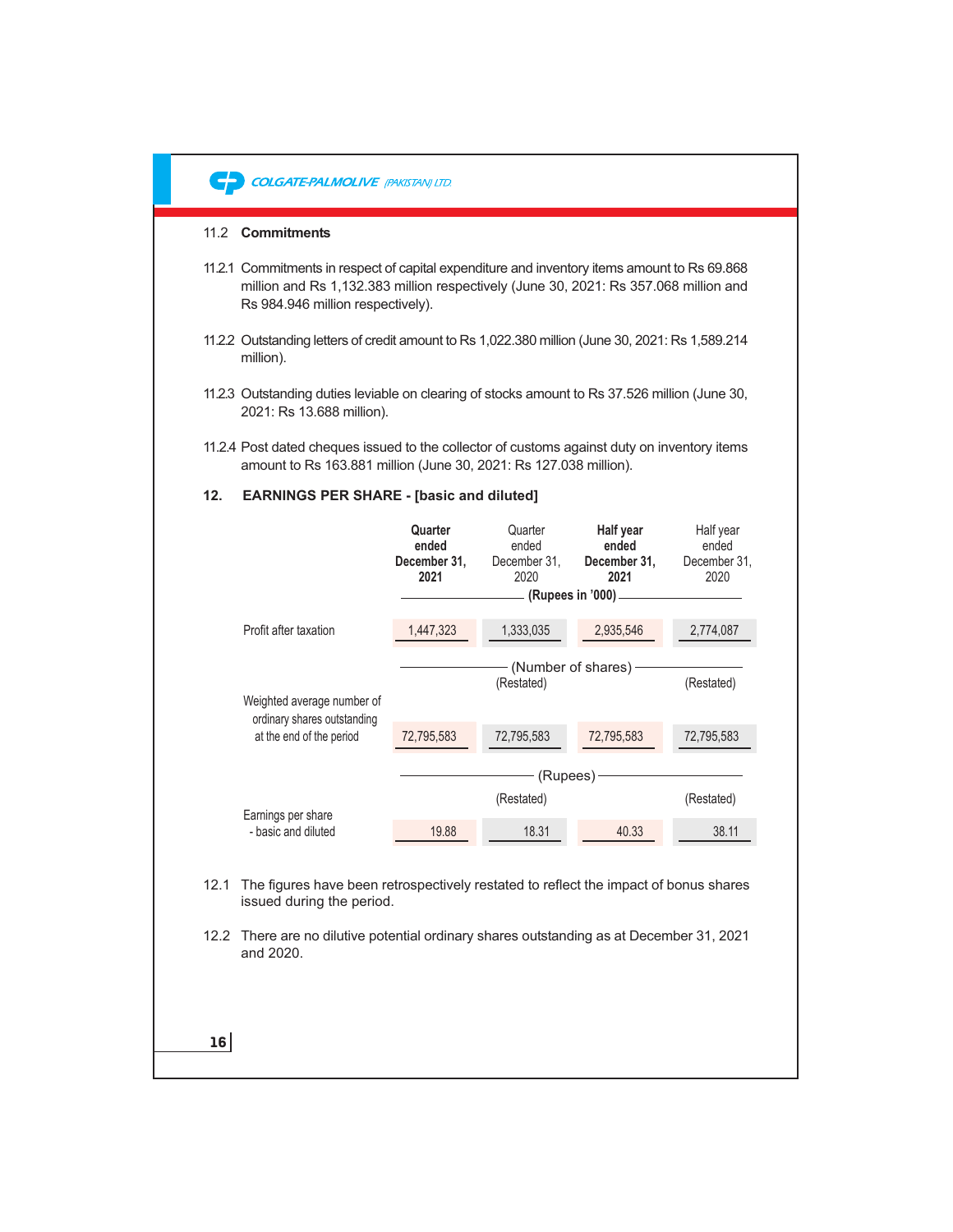|                                                                                                                                                                                                                                                                                                                                                                                                                                                                                                                                                                                                                                                                                      | Half Yearly Report 2021-22                                                                                                                                       |                                                                                                                                                                   |
|--------------------------------------------------------------------------------------------------------------------------------------------------------------------------------------------------------------------------------------------------------------------------------------------------------------------------------------------------------------------------------------------------------------------------------------------------------------------------------------------------------------------------------------------------------------------------------------------------------------------------------------------------------------------------------------|------------------------------------------------------------------------------------------------------------------------------------------------------------------|-------------------------------------------------------------------------------------------------------------------------------------------------------------------|
| <b>Note</b>                                                                                                                                                                                                                                                                                                                                                                                                                                                                                                                                                                                                                                                                          | <b>Half year</b><br>ended<br>December 31,<br>2021<br>(Rupees in '000)                                                                                            | Half year<br>ended<br>December 31,<br>2020                                                                                                                        |
| 13.<br><b>CASH GENERATED FROM OPERATIONS</b>                                                                                                                                                                                                                                                                                                                                                                                                                                                                                                                                                                                                                                         |                                                                                                                                                                  |                                                                                                                                                                   |
| Profit before taxation                                                                                                                                                                                                                                                                                                                                                                                                                                                                                                                                                                                                                                                               | 4,207,034                                                                                                                                                        | 3,985,406                                                                                                                                                         |
| Adjustment for non-cash charges and other items:<br>Depreciation on operating fixed assets<br>Depreciation on right-of-use assets<br>Amortisation expense<br>Gain on disposal of items of property,<br>plant and equipment<br>Staff retirement benefit<br>Profit on saving accounts<br>Profit on a term deposit receipt<br>Profit on treasury bills<br>Profit on PIBs<br>Profit on Sukuks bonds<br>Unrealised gain on investments classified as<br>fair value through profit or loss<br>Gain on disposal of short term investments<br>Finance cost and bank charges<br>Stores and spares written off<br>Property, plant and equipment written off<br>13.1<br>Working capital changes | 413,829<br>26,924<br>2,812<br>(10, 312)<br>23,419<br>(56, 263)<br>(19,054)<br>(48, 289)<br>(338)<br>(99, 854)<br>(19, 344)<br>71,173<br>(2,588,569)<br>1,903,168 | 396,147<br>23,339<br>4,964<br>(23, 781)<br>22,051<br>(43, 241)<br>(43, 911)<br>(58,030)<br>(1,221)<br>(30, 935)<br>58,622<br>1,599<br>198<br>598,766<br>4,889,973 |
| 13.1 Working capital changes                                                                                                                                                                                                                                                                                                                                                                                                                                                                                                                                                                                                                                                         |                                                                                                                                                                  |                                                                                                                                                                   |
| (Increase) / decrease in current assets:<br>Stores and spares<br>Stock in trade<br>Trade debts<br>Loans and advances<br>Trade deposits and short term prepayments<br>Other receivables<br>Increase in current liabilities:<br>Trade and other payables                                                                                                                                                                                                                                                                                                                                                                                                                               | (25, 649)<br>(2,705,626)<br>79,753<br>(35, 483)<br>(43, 610)<br>(122, 360)<br>(2,852,975)<br>264,406<br>(2,588,569)                                              | (54, 744)<br>10,008<br>(26, 694)<br>(60, 817)<br>(30, 801)<br>(5,872)<br>(168, 920)<br>767,686<br>598,766                                                         |
|                                                                                                                                                                                                                                                                                                                                                                                                                                                                                                                                                                                                                                                                                      |                                                                                                                                                                  | 17                                                                                                                                                                |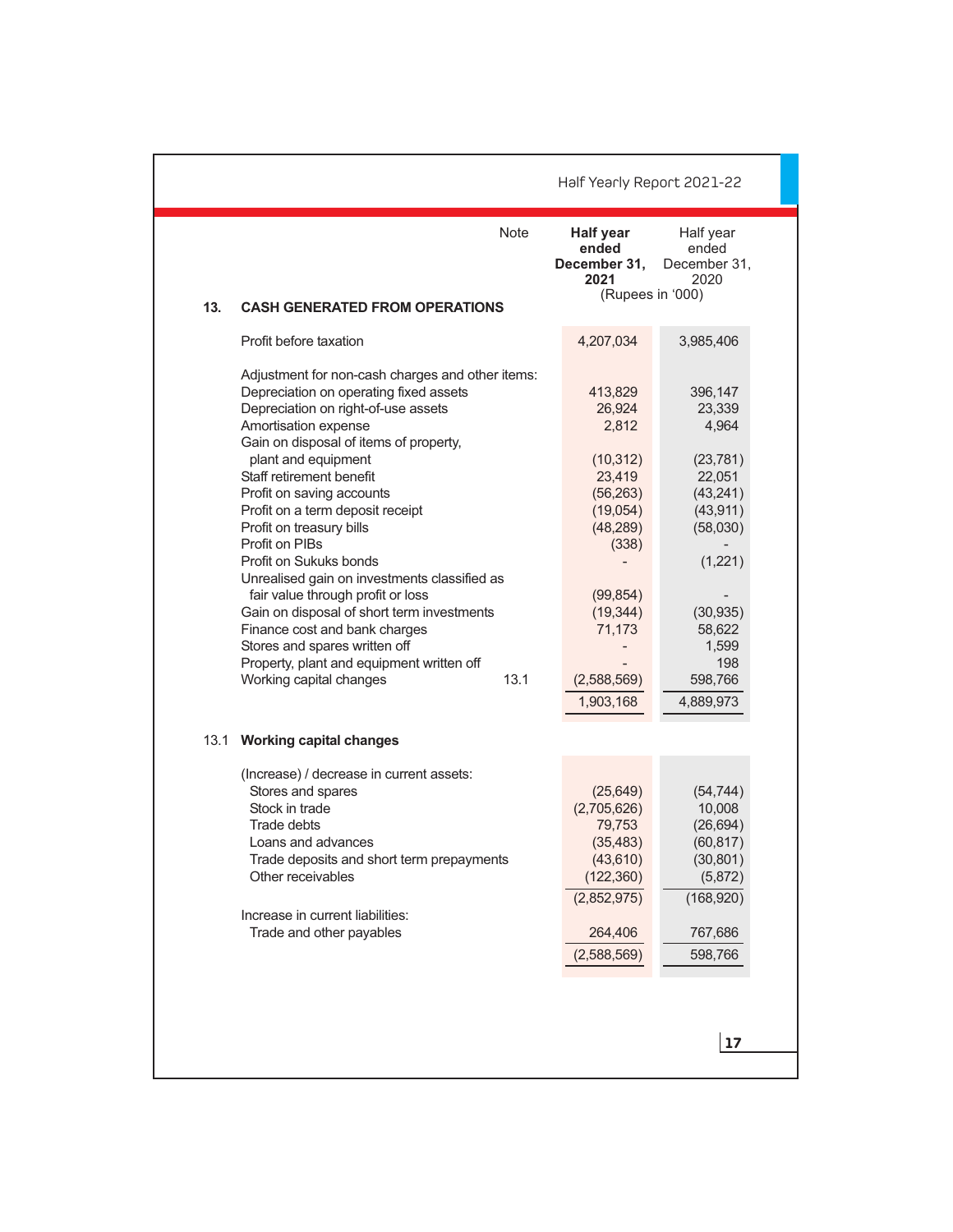|      | <b>COLGATE-PALMOLIVE</b> (PAKISTAN) LTD.                                                                                                                                                                                         |                                                                       |                                                                            |
|------|----------------------------------------------------------------------------------------------------------------------------------------------------------------------------------------------------------------------------------|-----------------------------------------------------------------------|----------------------------------------------------------------------------|
|      |                                                                                                                                                                                                                                  | December 31,<br>2021<br>(Unaudited)<br>(Rupees in '000)               | December 31,<br>2020<br>(Unaudited)                                        |
| 14.  | <b>CASH AND CASH EQUIVALENTS</b>                                                                                                                                                                                                 |                                                                       |                                                                            |
|      | Cash and bank balances<br>Short term investments                                                                                                                                                                                 | 1,685,813<br>970,000<br>2,655,813                                     | 2,004,439<br>2,477,000<br>4,481,439                                        |
| 15.  | <b>RELATED PARTIES</b>                                                                                                                                                                                                           |                                                                       |                                                                            |
| 15.1 | Disclosure of transactions and closing balances between the Company and related<br>parties:                                                                                                                                      |                                                                       |                                                                            |
|      | the basis of mutually agreed terms. Significant balances and transactions with related<br>parties are as follows:<br><b>Nature of transactions</b>                                                                               | <b>Half year</b><br>ended<br>December 31,<br>2021<br>(Rupees in '000) | Half year<br>ended<br>December 31,<br>2020                                 |
|      | <b>Associated companies</b>                                                                                                                                                                                                      |                                                                       |                                                                            |
|      | Sale of goods and services provided and<br>reimbursement of expenses                                                                                                                                                             | 46,083                                                                | 24,205                                                                     |
|      | Purchase of goods and services received and<br>reimbursement of expenses<br>Sale proceeds on redemption of short term                                                                                                            | 2,035,547                                                             | 1,705,879                                                                  |
|      | investments<br>Profit on short term investments<br>Rent, allied and other charges<br>Royalty charges<br>Insurance claims received<br>Purchase of property, plant and equipment<br>Donations<br>Dividend received on mutual funds | 26,079<br>20,181<br>199,400<br>2,002<br>10,000<br>52,640              | 200,000<br>13,788<br>18,747<br>169,826<br>1,111<br>481<br>15,200<br>45,514 |
|      | Dividend paid                                                                                                                                                                                                                    | 948,738                                                               | 1,189,331                                                                  |
|      | <b>Employee funds</b><br>Contribution to staff retirement benefits                                                                                                                                                               | 55,798                                                                | 50,846                                                                     |
|      | Key management personnel<br>Compensation paid to key management personnel                                                                                                                                                        | 53,667                                                                | 52,462                                                                     |
| 18   |                                                                                                                                                                                                                                  |                                                                       |                                                                            |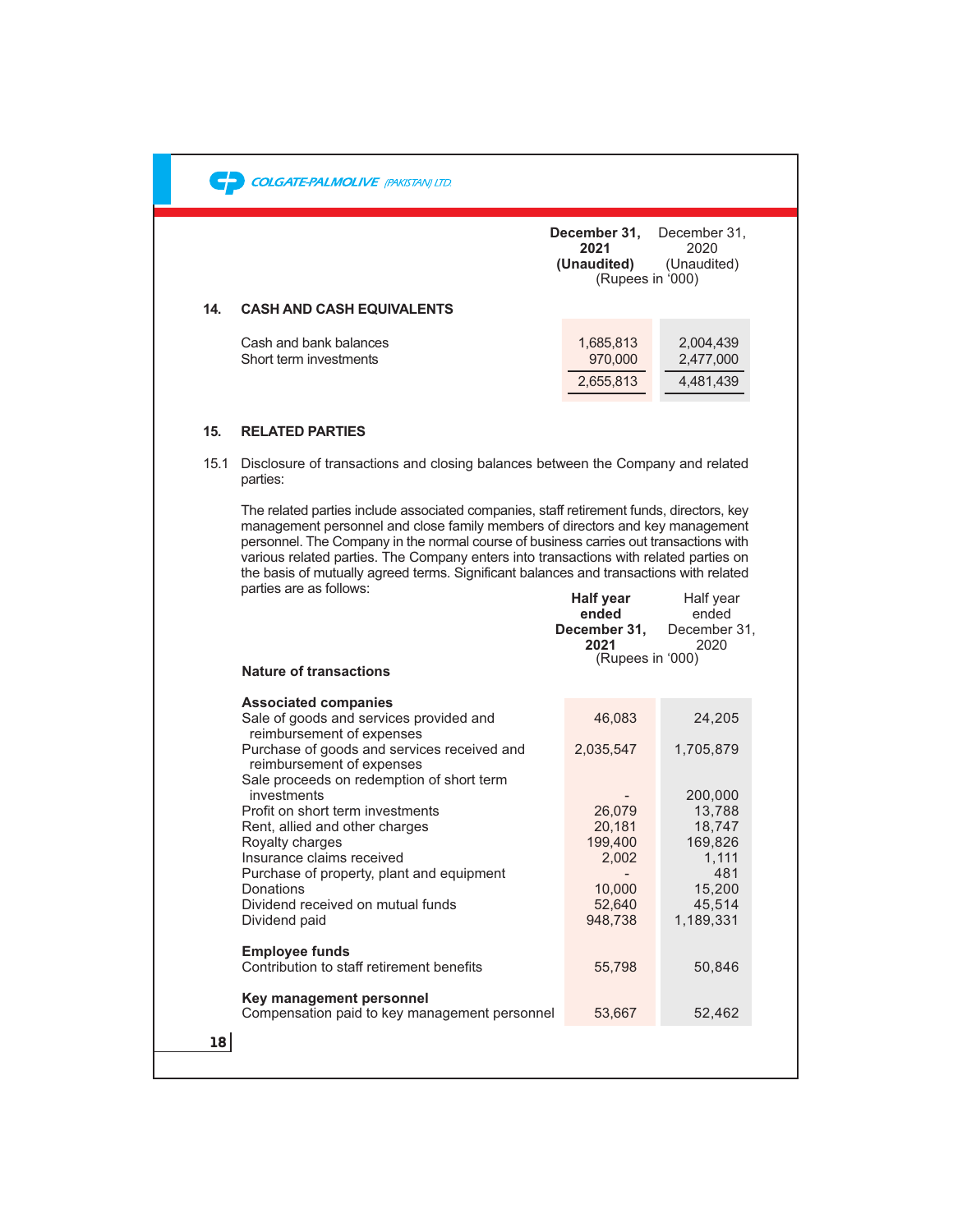**19** Half Yearly Report 2021-22 (Rupees in '000) **December 31, 2021 (unaudited)** June 30, 2021 (audited) **Nature of balances Associated companies** Trade debts 329 Loans and advances 149 221 Other receivables 1,350 2,240 Short term investments 1,533,143 1,462,320<br>
Lease liabilities 160,486 160,486 Lease liabilities 167,896<br>
Unpaid dividend 167,896<br>
287,399 Unpaid dividend<br>
Trade and other payables<br>
Trade and other payables<br>
Trade and other payables Trade and other payables Personal Care 28% 29% Home Care Others 4% 4% 4% 4% 100% 100% 16.3 Information about geographical areas The Company does not hold non-current assets in any foreign country. Revenues from external customers attributed to foreign countries in aggregate are not material in the overall context of these financial statements. 16.4 Information about major customers The Company does not have transactions with any external customer which amount to 10 percent or more of its revenues. **Half year ended December 31, 2021** Half year ended December 31, 2020 **16. ENTITY-WIDE INFORMATION** 16.1 The Company constitutes of a single reportable segment, the principal classes of products of which are Personal Care, Home Care and Others. 16.2 Information about products The Company's principal classes of products accounted for the following percentages of sales: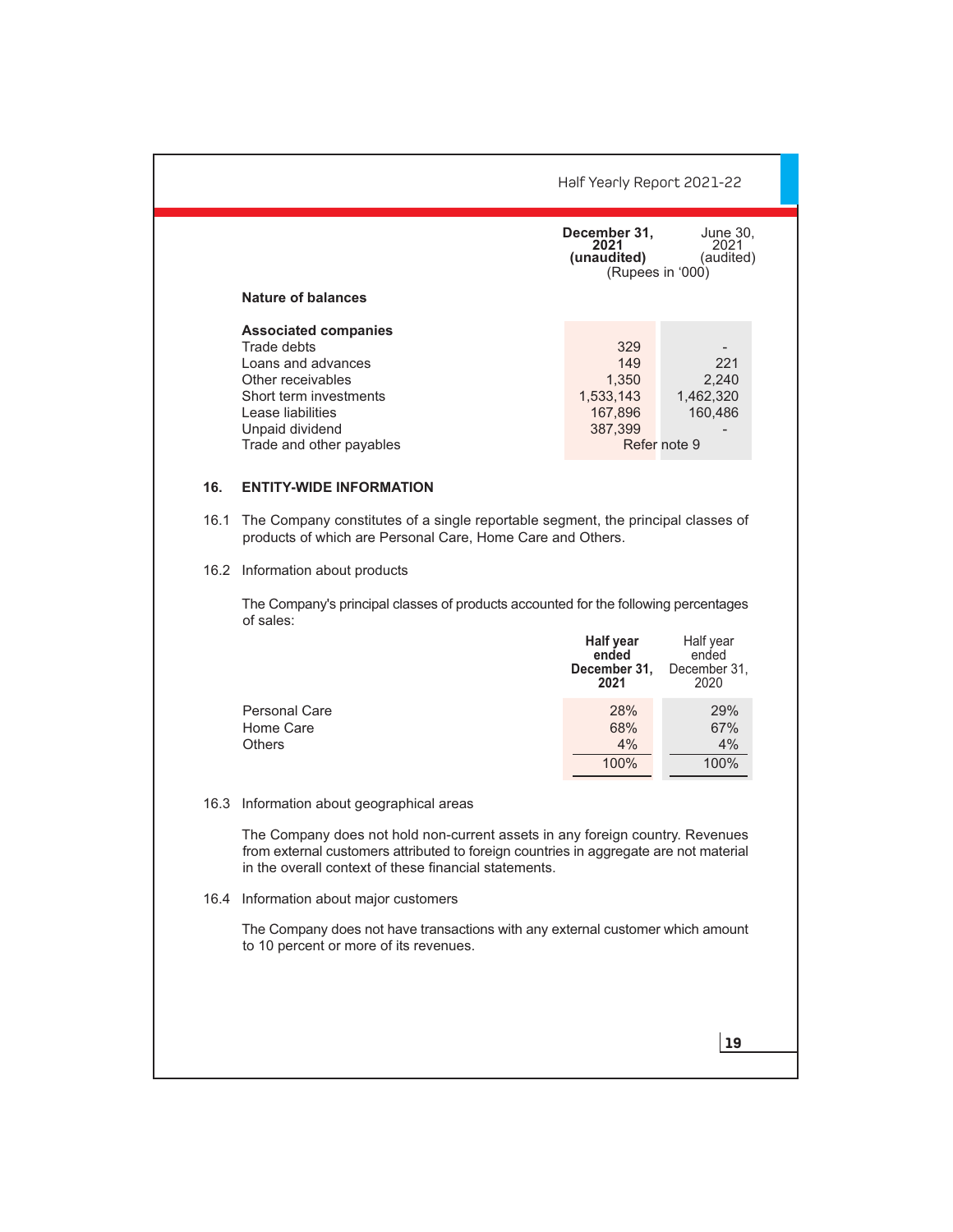

## **17. NON-ADJUSTING EVENT AFTER THE DATE OF STATEMENT OF FINANCIAL POSITION**

The Board of Directors in its meeting held on January 27, 2022 has proposed an interim cash dividend of Rs 24.5 per share (December 31, 2020: Rs 25 per share) in respect of the year ending June 30, 2022. These condensed interim financial statements do not include the effect of this dividend which will be accounted for in the condensed interim financial statements for the quarter ending March 31, 2022.

## **18. DATE OF AUTHORISATION FOR ISSUE**

These condensed interim financial statements were authorised for issue on January 27, 2022 by the Board of Directors of the Company.

**Iqbal Ali Lakhani** Chairman/Director

Uln

**Zulfiqar Ali Lakhani** Chief Executive

**Mudassir Iqbal** Chief Financial Officer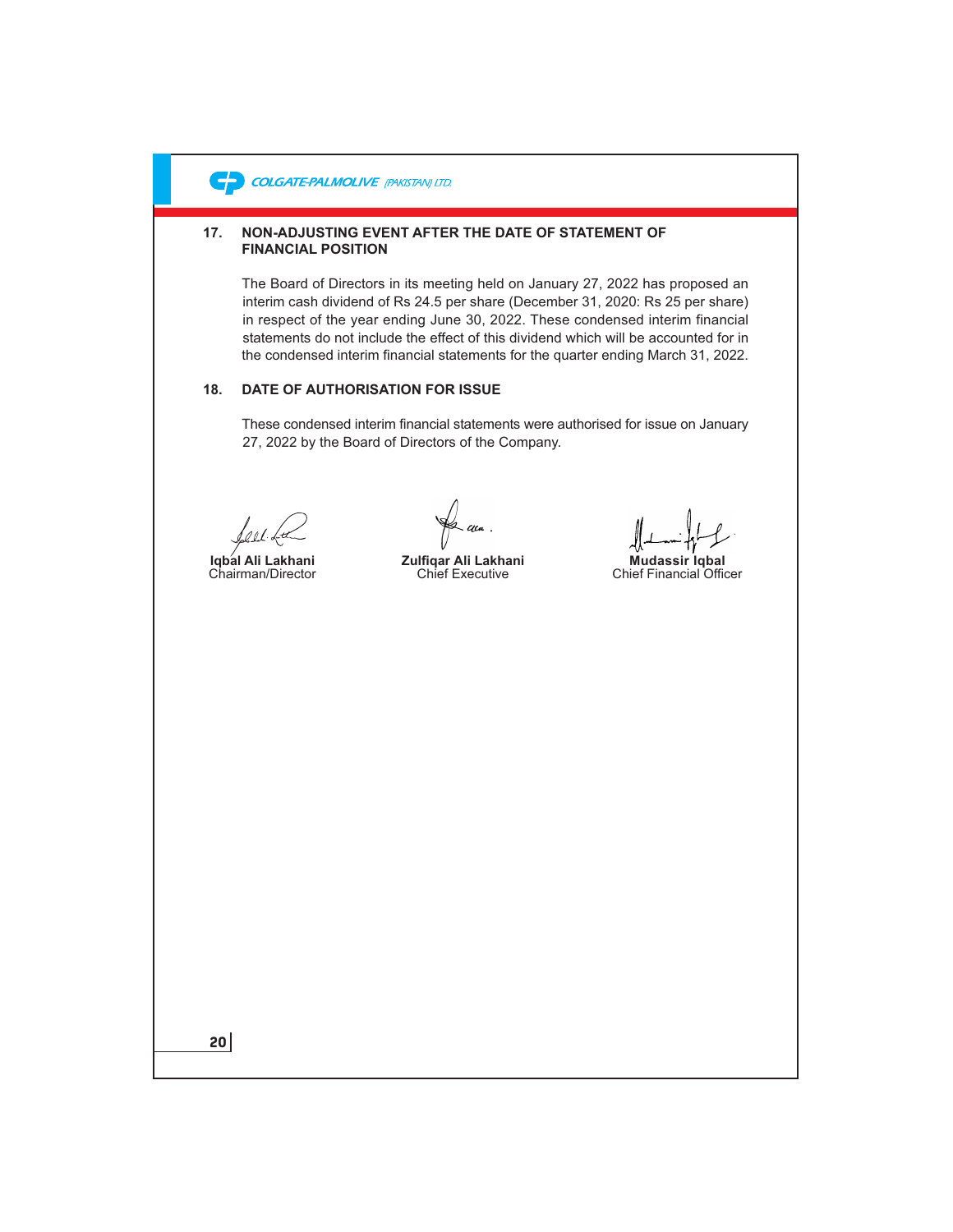Half Yearly Report 2021-22

کاروباری کارکردگی کی جھلکیاں

کولکیٹ نےٹوتھ پیپٹ کےاستعال میں اضافے کےنصب العین کے پیش نظر بنصوصاً کم ٹوتھ پیپٹ استعال کرنے والےعلاقوں میں یکسوئی کےساتھ مہم کے ذیر بعے پیش قدمی حاری رکھی۔

اسٹور میں شیلٹ کے بہتر ہو تے شیئراوران کی نمایاںتقسیم کے ساتھ ذاتی نگہداشت کی کیگیگری میں نموجاری رہی مختلف ٹرائل پیکس کے تعارف اور چھوٹے ش<sub>ھر</sub>وں میں ترسیل پرتوجہ میں اضافے کے ذریعے شیمیوکی پہنچ میں اضافہ ہوا۔

لا نڈری کیٹیگری میں تشہیری اورتجارتی سطح پراخراجات میں اضافہ دیکھنے میں آیا۔خصوصاً لا نڈری اورڈش کیئر کے کاروبار میں نموکوغیر منظم شعبے بدستورایک *تگین چیلنج در پیش ہے۔* 

مستفتيل كامنظرناميه

سال کےا گلے عرصہ میں تخت متنابلہ کے باعث مارکیٹ شیئر کاتحفظ چیلنجز سے بھر پور ہےگا۔خام مال کی بڑھتی ہوئی لاگت کی وجہ سے منافع جات پر دباؤ جاری رینے کی تو تع ہے۔ بلندافراطِ زر سےصارفین کی تو بیٹے پر میں کی اوران کےاخراجات محدود رہنے کی تو تع ہے۔کووڈ-19 کیسز میں حالیہ اضافے کی دجہ سےاقتصادی منظرنامہ بھی محکوم رہنے کی تو قع ہے۔

تشكر

ہم|پنے صارفین کااپنے برانڈ زیران کےاعتماد پرانتہائی شکرگز ار میں۔ہم لگا تارمعاونت کے لیےاپنے سٹمرز ،ڈسٹری بیوٹرز ، بیا پارٹنرز ، بینکرزاور شیئر ہولڈرز سےاظہارتشکر کرتے ہیں۔ہم اپنے ملاز مین کی گئن اور کمپنی کے لیےان کے قابل قدر کر دار کا بھی اعتراف کرتے ہیں۔

بورڈ آف ڈائریکٹرز کی جانب سے

 $\sqrt{\frac{2}{n}}$  am. ذوالفقار على لا كھانى<br>چيف ايگزيكثيو

ر<br>سامالی ارادهایی<br>اقبال کاراکھانی

چيئر مين كراچي: 27 جنوري، 2022

**21**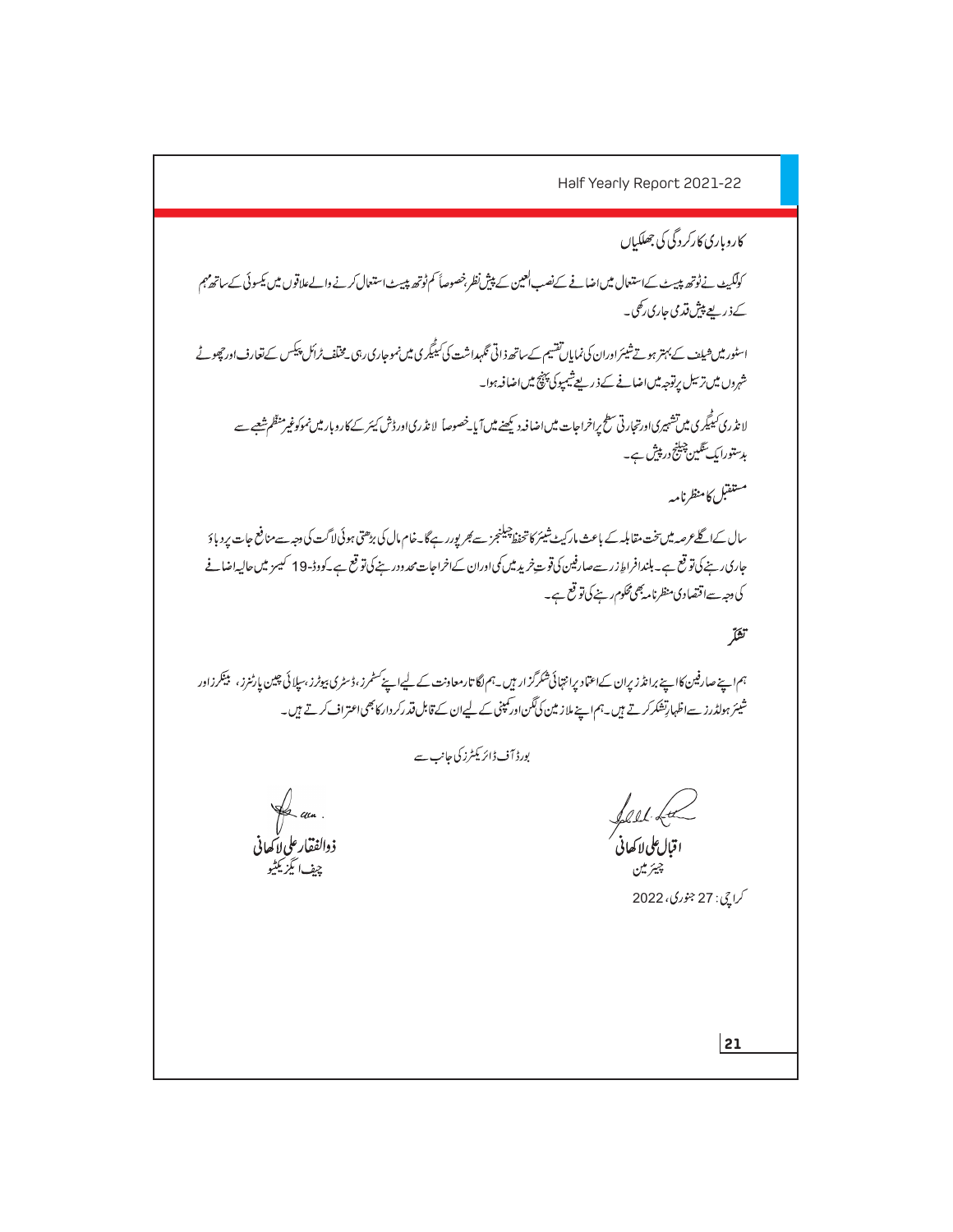ڈائریکٹرز رپورٹ

سمپنی ڈائریکٹرزمسرت کے ساتھ 31 دسمبر2021 کواختتام پذیرہونے والےششاہی کے غیرآ ڈٹ شدہختھر مالیاتی گوشوارے پیش کرتے ہیں۔

مالیاتی کارکردگی ایک نظر میں

| اضافہ ا( کی)       | جولائي - دسمبر<br>2020 | جولائي - دسمبر<br>2021 | کاروباری کارکردگی کے نتائج |
|--------------------|------------------------|------------------------|----------------------------|
|                    | (روپے ملین میں )       |                        |                            |
| 16.43%             | 32,791                 | 38,180                 | مجموعی آمدنی               |
| 17.07%             | 24,565                 | 28,758                 | خالص آمدني                 |
| 5.37%              | 7,392                  | 7,789                  | مجموعى منافع               |
| (301 بنيادى پوئىش) | 30.09%                 | 27.08%                 | مجموعی منافع %             |
| 4.78%              | 3,138                  | 3,288                  | فروخت اورترسيل كےاخراجات   |
| 13.27%             | 294                    | 333                    | انتظامي اخراجات            |
| 5.79%              | 4,044                  | 4,278                  | آپریشنز سے منافع           |
| 5.84%              | 2,774                  | 2,936                  | بعداز گیکس منافع           |
| 5.84%              | 38.11                  | 40.33                  | نی شیئرآمدنی۔(روپے)        |

۔<br>سمپنی کی کارکردگی کاایک مختصر مالیاتی تجزیدۂ بل کےمطابق ہے:

مالیاتی کارکردگی کی جھلکیاں

<sup>ع</sup>مومیں ترقی کاتسلس برقرارر ہااور کمپنی کی خالص آمدنی میں %17.07 کااضافہ ہوا تاہم خام مال بشمول اجناس کی قیمتوں میں اضافے اورروپے کی قدر میں کی بے منتیجے میں مجموعی شرح منافع301 بنیادی پوئنٹس کی کمی کے ساتھ % 09.09 سے کم ہوکر % 08. 27 پرآگئی۔

خام مال کی دستیابی اورا جناس کی قیمتوں کےحوالے سے غیریقینی صورتحال کے پیش نظر کمپنی نے اپنی انوینٹری کی سطح میں 30 جون 2021 کے مقلبلے میں اضافہ کیاجس کے نتیجے میں انوینٹری 7,252 ملین روپے سے بڑھ 9,957/ ملین روپے ہوگئی۔مال برداری کےاخراجات کی وجہ سےفروخت اورترسیل كى لاگت ميں%78 .4اضافہ ہوا۔انتظامى اخراجات ميں%27 .13اضافہ ہواجس كى بنيادى دحبہلاز مين سے متعلق اخراجات ہيں۔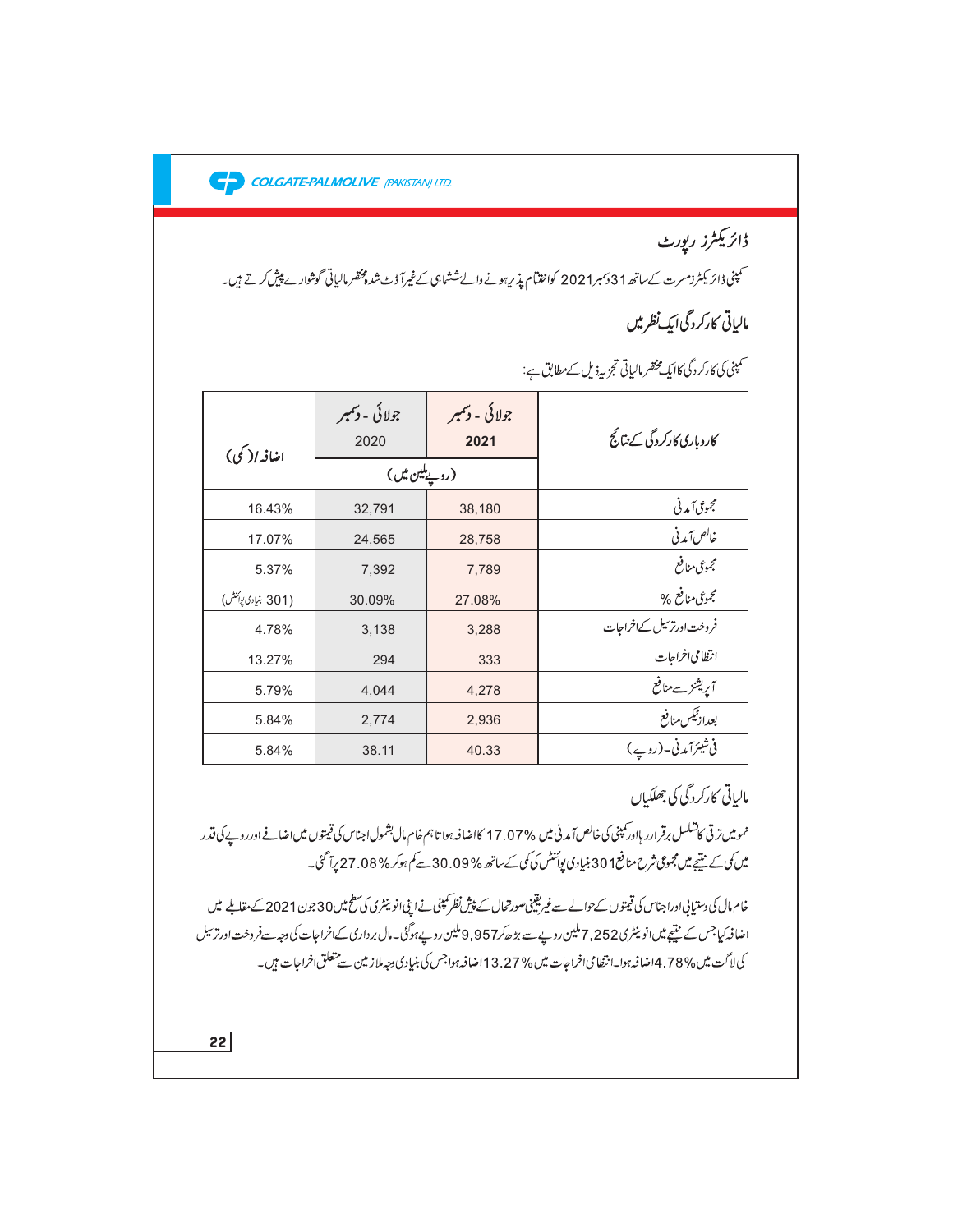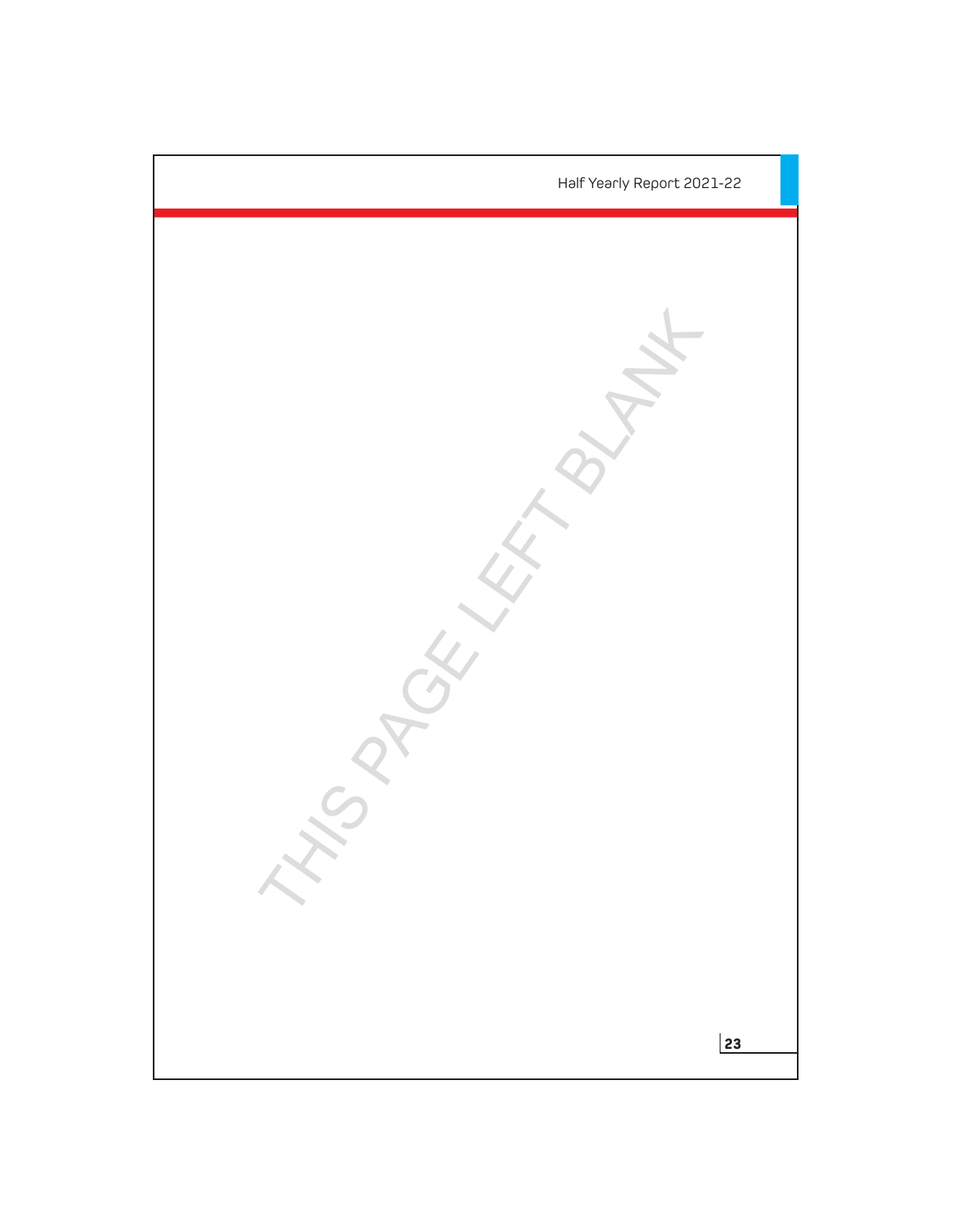